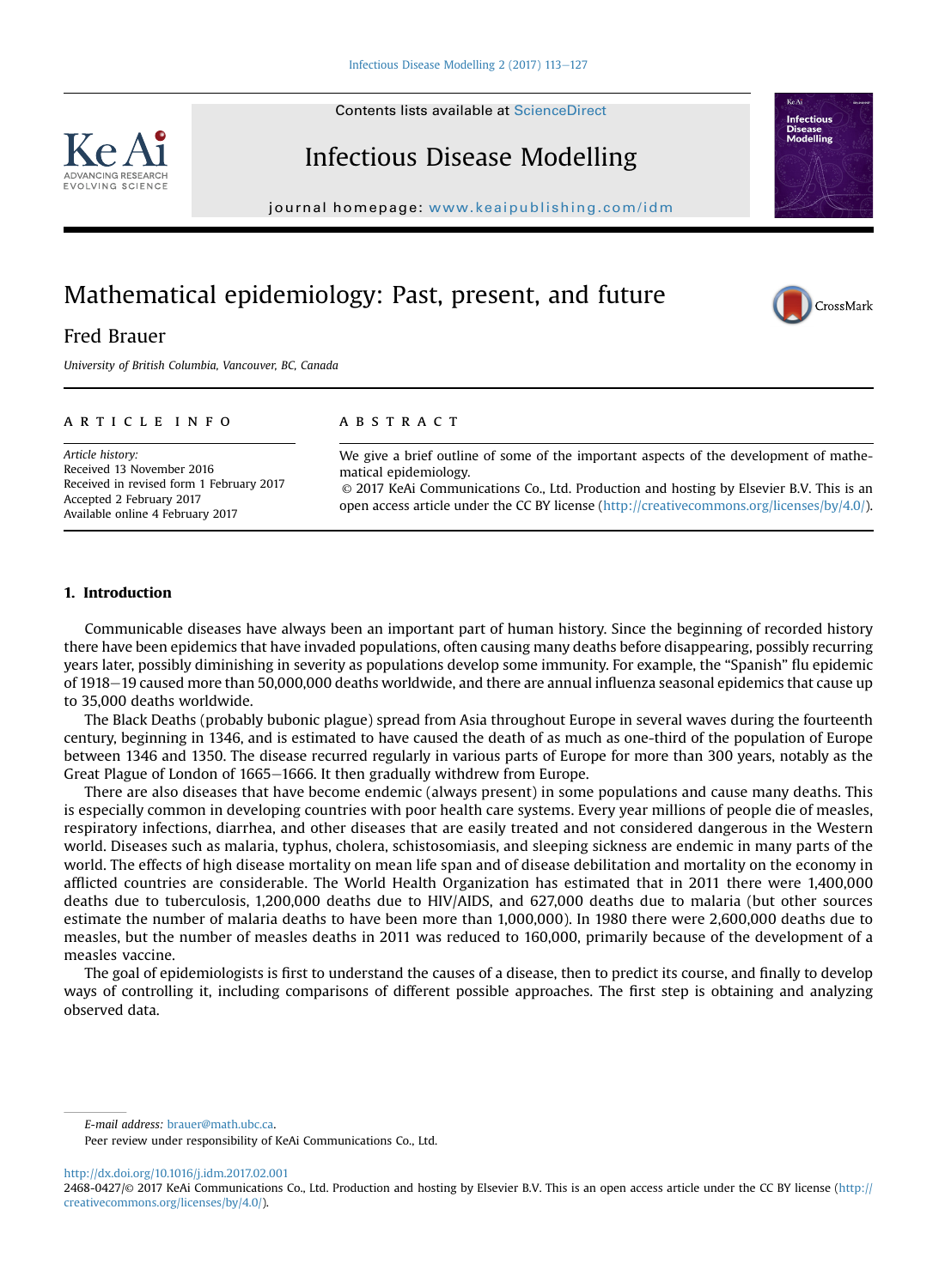# 2. Some history

The study of infectious disease data began with the work of John Graunt (1620-1674) in his 1662 book "Natural and Political Observations made upon the Bills of Mortality". The Bills of Mortality were weekly records of numbers and causes of death in London parishes. The records, beginning in 1592 and kept continuously from 1603 on, provided the data that Graunt used. He analyzed the various causes of death and gave a method of estimating the comparative risks of dying from various diseases, giving the first approach to a theory of competing risks.

What is usually described as the first model in mathematical epidemiology is the work of Daniel Bernoulli (1700–1782) on inoculation against smallpox. In the eighteenth century smallpox was endemic. Variolation, essentially inoculation with a mild strain, was introduced as a way to produce lifelong immunity against smallpox, but with a small risk of infection and death. There was heated debate about variolation, and Bernoulli was led to study the question of whether variolation was beneficial. His approach was to calculate the increase in life expectancy if smallpox could be eliminated as a cause of death. His approach to the question of competing risks led to publication of a brief outline in 1760 (Bernoulli, 1760) followed in 1766 by a more complete exposition (Bernoulli, 1766, pp. 1–45). His work received a mainly favorable reception but has become better known in the actuarial literature than in the epidemiological literature. However, more recently his approach has been generalized (Dietz & Heesterbeek, 2002).

Another valuable contribution to the understanding of infectious diseases even before there was knowledge about the disease transmission process was the knowledge obtained by study of the temporal and spatial pattern of cholera cases in the 1855 epidemic in London by John Snow, who was able to pinpoint the Broad Street water pump as the source of the infection (Johnson, 2006; Snow, 1855). In 1873, William Budd was able to achieve a similar understanding of the spread of typhoid (Budd, 1873). In 1840, William Farr studied statistical returns with the goal of discovering the laws that underlie the rise and fall of epidemics (Farr,  $1840$ , pp. 91–98).

#### 3. The beginnings of compartmental models

In order to describe a mathematical model for the spread of a communicable disease, it is necessary to make some assumption about the means of spreading infection. The modern view is that diseases are spread by contact through a virus or bacterium. The idea of invisible living creatures as agents of disease goes back at least to the writings of Aristotle (384 BCE-322 BCE). The existence of microorganisms was demonstrated by van Leeuwenhoek (1632-1723) with the aid of the first microscopes. The first expression of the germ theory of disease by Jacob Henle (1809–1885) came in 1840 and was developed by Robert Koch (1843-1910), Joseph Lister (1827-1912), and Louis Pasteur (1822-1875) in the late nineteenth and early twentieth centuries.

In 1906 W.H. Hamer proposed that the spread of infection should depend on the number of susceptible individuals and the number of infective individuals (Hamer, 1906). He suggested a mass action law for the rate of new infections, and this idea has been basic in compartmental models since that time. It is worth noting that the foundations of the entire approach to epidemiology based on compartmental models were laid, not by mathematicians, but by public health physicians such as Sir R.A. Ross, W.H. Hamer, A.G. McKendrick, and W.O. Kermack between 1900 and 1935.

A particularly instructive example is the work of Ross on malaria. Dr. Ross was awarded the second Nobel Prize in Medicine in 1902 for his demonstration of the dynamics of the transmission of malaria between mosquitoes and humans.

It was generally believed that so long as mosquitoes were present in a population malaria could not be eliminated. However, Ross gave a simple compartmental model (Ross, 1911) including mosquitoes and humans which showed that reduction of the mosquito population below a critical level would be sufficient. This was the first introduction of the concept of the basic reproduction number, which has been a central idea in mathematical epidemiology since that time. Field trials supported this conclusion and led to sometimes brilliant successes in malaria control.

The basic compartmental models to describe the transmission of communicable diseases are contained in a sequence of three papers by Kermack and McKendrick (1927, 1932, 1933). The first of these papers described epidemic models.

The original formulation of the Kermack-McKendrick epidemic model given in Kermack and McKendrick (1927) was

$$
v(t) = -x'(t)
$$
  
\n
$$
x'(t) = -x(t) \left[ \int_{0}^{t} A(s)v(t - s)ds + A(t)y_0 \right]
$$
  
\n
$$
z'(t) = \int_{0}^{t} C(s)v(t - s)ds + C(t)y_0
$$
  
\n
$$
y(t) = \int_{0}^{t} B(s)v(t - s)ds + B(t)y_0.
$$
\n(1)

here,  $x(t)$  is the number of susceptibles,  $y(t)$  is the number of infectious individuals, and  $z(t)$  is the number of recovered individuals. Also  $\varphi(s)$  is the recovery rate when the age of infection is s,  $\psi(s)$  is the recovery rate at infection age s, and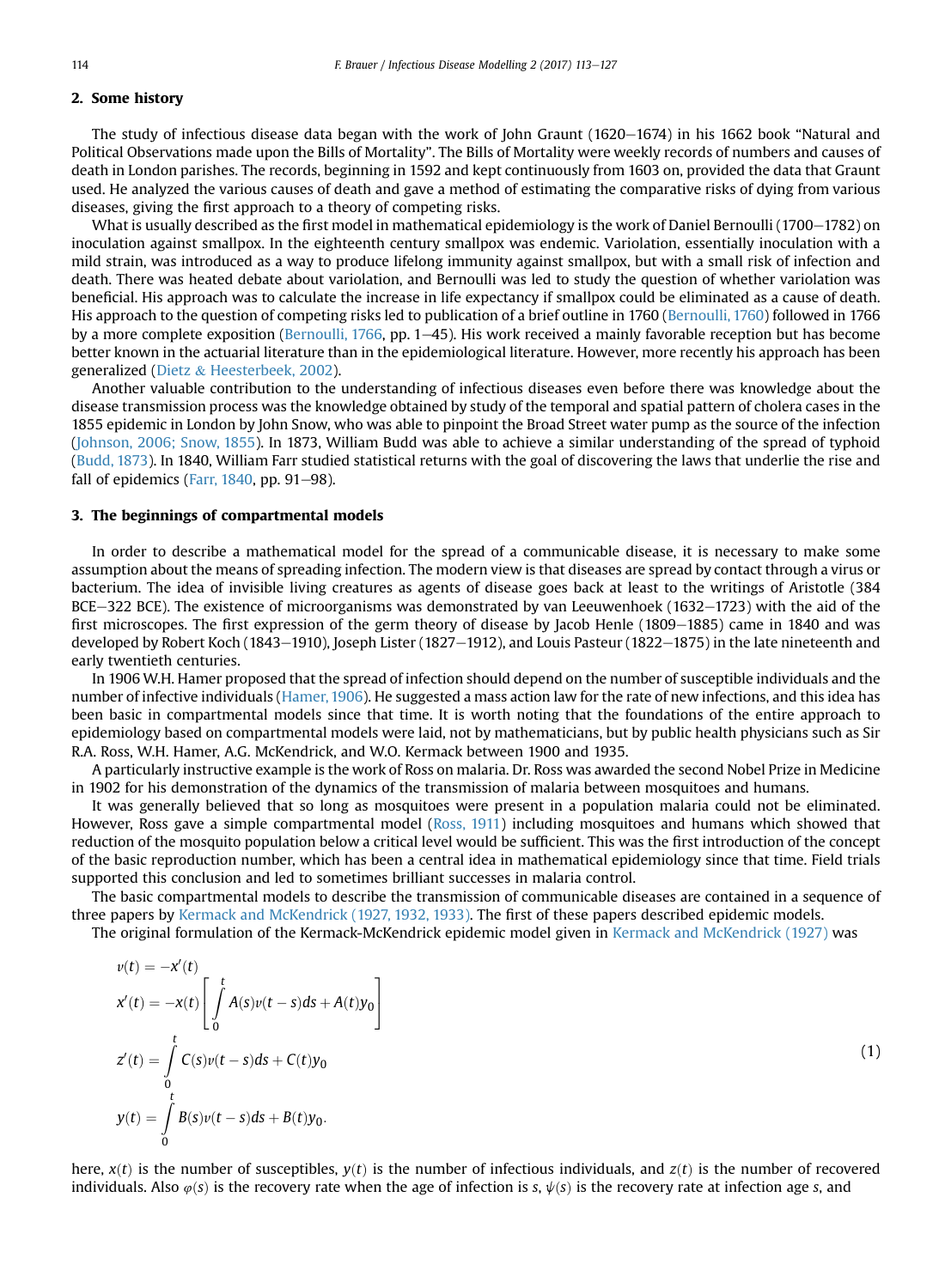$$
B(s) = e^{-\int_{0}^{t} \psi(s)ds}, \quad A(s) = \varphi(s)B(s).
$$

It is assumed that there are no disease deaths, so that the total population size remains constant. Kermack and McKendrick did not bring the basic reproduction number into their analysis, but were able to derive a final size relation in the form

$$
\log \frac{1 - \frac{y_0}{N}}{1 - p} = pN \int\limits_0^\infty A(s) ds, \tag{2}
$$

in which  $N$  is the total population size and  $p$  is the attack ratio

$$
p=1-\frac{x_{\infty}}{N}.
$$

If we define

$$
S(t) = x(t),
$$
  $A(s) = B(s) = e^{-\gamma s},$   $I(t) = \frac{N}{a}y(t),$ 

the model (3) can be reduced to the system

$$
S' = -aS\frac{I}{N}
$$
  

$$
I' = aS\frac{I}{N} - \gamma I,
$$
 (3)

which is the simple Kermack-McKendrick model. For many years, the model (3) was known as the Kermack-McKendrick epidemic model, overlooking the fact that it is a very special case of the actual Kermack-McKendrick model. The general model included dependence on age of infection, that is, the time since becoming infected, and can be used to provide a unified approach to compartmental epidemic models.

Various disease outbreaks, including the SARS epidemic of 2002–3, the concern about a possible H5N1 influenza epidemic in 2005, the H1N1 influenza pandemic of 2009, and the Ebola outbreak of 2014 have re-ignited interest in epidemic models, beginning with the reformulation of the Kermack-McKendrick model by Diekmann, Heesterbeek, & Metz (1995).

In the work of Ross and Kermack and McKendrick there is a threshold quantity, the basic reproduction number, which is now almost universally denoted by  $\mathcal{R}_0$ . Neither Ross nor Kermack and McKendrick identified this threshold quantity or gave it a name. It appears that the first person to name the threshold quantity explicitly was MacDonald (1957) in his work on malaria.

The explicit definition of the basic reproduction number is that it is the expected number of disease cases produced by a typical infected individual in a wholly susceptible population over the full course of the infectious period. In an epidemic situation, in which the time period is short enough to neglect demographic effects and all infected individuals recover with full immunity against re-infection, the threshold  $\mathcal{R}_0 = 1$  is the dividing line between the infection dying out and the onset of an epidemic. In a situation that includes a flow of new susceptibles, either through demographic effects or recovery without full immunity against re-infection, the threshold  $\mathcal{R}_0 = 1$  is the dividing line between approach to a disease-free equilibrium and approach to an endemic equilibrium, in which the disease is always present. For the simple Kermack-McKendrick model (3) it is easy to verify that

$$
\mathscr{R}_0=\frac{a}{\gamma}.
$$

Since 1933 there has been a great deal of work on compartmental disease transmission models, with generalizations in many directions. We will return to this topic in a later section. In particular, it is assumed in Kermack and McKendrick (1927, 1932, 1933) that stays in compartments are exponentially distributed. In the generalization to age of infection models (Section 5.1) we are able to assume arbitrary distributions of stay in a compartment.

#### 4. Stochastic models

There are serious shortcomings in the simple Kermack-McKendrick model as a description of the beginning of a disease outbreak, and a very different kind of model is required. The simple Kermack-McKendrick compartmental epidemic model assumes that the sizes of the compartments are large enough that the mixing of members is homogeneous. However, at the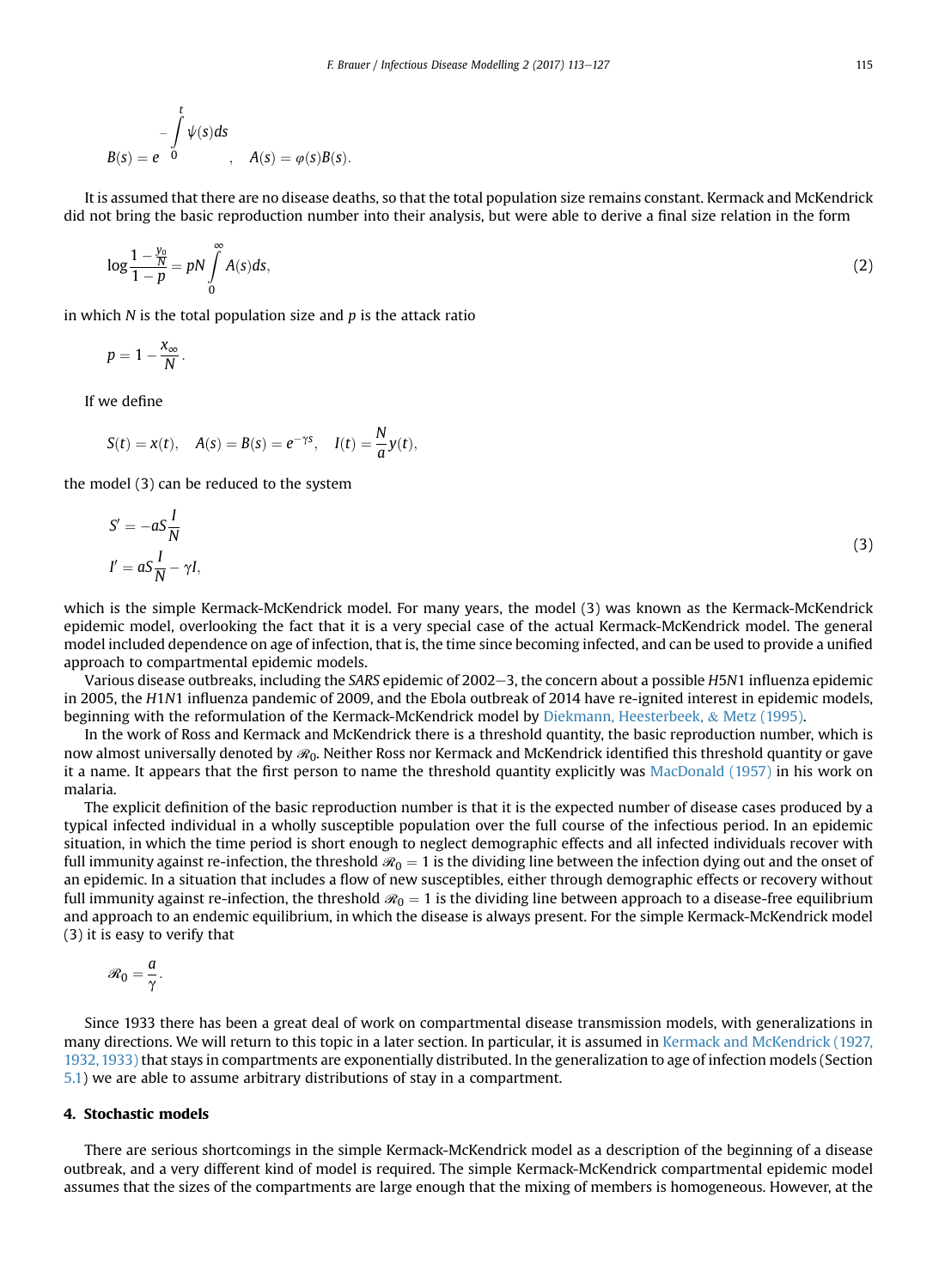beginning of a disease outbreak, there is a very small number of infective individuals and the transmission of infection is a stochastic event depending on the pattern of contacts between members of the population; a description should take this pattern into account.

The process to be described is known as a Galton-Watson process, and the result was first given in Galton, (1889, pp. 241–248) and Watson and Galton (1874). There was a gap in the convergence proof, and the first complete proof was given much later by Steffensen (Steffensen, 1930; Steffensen, 1931). The result is a standard theorem given in many sources on branching processes, for example (Harris, 1963), but did not appear in the epidemiological literature until later. To the best of the author's knowledge, the first description in an epidemiological reference is (Metz, 1978) and the first epidemiological book source is the book by Diekmann and Heesterbeek (2000) in 2000.

A stochastic branching process description of the beginning of a disease outbreak begins with the assumption that there is a network of contacts of individuals, which may be described by a graph with members of the population represented by vertices and with contacts between individuals represented by edges. The study of graphs originated with the abstract theory of Erdös and Rényi of the 1950's and 1960's (Erdös & Rényi, 1959, 1960, 1961), and has become important more recently in many areas, including social contacts, computer networks, and many other areas as well as the spread of communicable diseases. We will think of networks as bi-directional, with disease transmission possible in either direction along an edge.

An edge is a contact between vertices that can transmit infection. The number of edges of a graph at a vertex is called the degree of the vertex. The degree distribution of a graph is  $\{p_k\}$ , where  $p_k$  is the fraction of vertices having degree k. The degree distribution is fundamental in the description of the spread of disease. We assume that all contacts between an infective and a susceptible transmit infection, but this assumption can be relaxed.

We think of a small number of infectives in a population of susceptibles large enough that in the initial stage we may neglect the decrease in the susceptible population. We assume that the infectives make contacts independently of one another and let  $p_k$  denote the probability that the number of contacts by a randomly chosen individual is exactly k, with  $\sum_{k=0}^{\infty} p_k = 1$ . In other words,  $\{p_k\}$  is the degree distribution of the vertices of the graph corresponding to the population network network.

We define the generating function

$$
F_0(z) = \sum_{k=0}^{\infty} p_k z^k.
$$

Since  $\sum_{k=0}^{\infty} p_k = 1$ , this power series converges for  $0 \le z \le 1$ , and may be differentiated term by term. Thus

$$
p_k = \frac{F_0^{(k)}(0)}{k!}, \quad k = 0, 1, 2, \cdots.
$$

It is easy to verify that the generating function has the properties

$$
F_0(0) = p_0
$$
,  $F_0(1) = 1$ ,  $F'_0(z) > 0$ ,  $F''_0(z) > 0$ .

The mean number of secondary infections, which we have defined as  $\mathcal{R}_0$ , is  $F'_0(1)$ .<br>We consider a disease outbreak that begins with a single infected individual ("pat

We consider a disease outbreak that begins with a single infected individual ("patient zero") who transmits infection to every individual to whom this individual is connected, that is, along every edge of the graph from the vertex corresponding to this individual. In other words, we assume that a disease outbreak begins when a single infective transmits infection to all of the people with whom he or she is in contact. Our development via branching processes is along the lines of that of Diekmann and Heesterbeek (2000). Another approach, using a contact network perspective taken in (Callaway, Newman, Strogatz, & Watts, 2000; Newman, 2002; Newman, Strogatz, & Watts, 2001) begins with an infected edge, corresponding to a disease outbreak started by an infective individual who passes the infection on to only one contact. This approach is the one taken more commonly in studies of epidemics on networks. It is somewhat more complicated and leads to somewhat different results, although the methods are quite similar.

It is possible to prove that the probability  $z_{\infty}$  that the infection will die out and will not develop into a major epidemic is the limit as  $n \rightarrow \infty$  of the solution of the difference equation

$$
z_n = F_0(z_{n-1}), \quad z_0 = 0.
$$

Thus  $z_\infty$  must be an equilibrium of this difference equation, that is, a solution of  $z = F_0(z)$ . In fact,  $z_\infty$  must be the smallest root of  $F_0(z) = z$ . If  $\mathcal{R}_0 < 1$  the equation  $F_0(z) = z$  has only one root, namely  $z = 1$ . On the other hand, if  $\mathcal{R}_0 > 1$  the equation  $F_0(z) = z$  has a second root  $z_\infty < 1$ .

To summarize this analysis, we see that if  $\mathcal{R}_0$  < 1 the probability that the infection will die out is 1, while if  $\mathcal{R}_0$  > 1 there is a positive probability 1 – z<sub>∞</sub> that the infection will persist, and will lead to an epidemic. However, there is a positive probability<br>z a that the infection will increase initially but will produce only a minor outbreak an  $z_{\infty}$  that the infection will increase initially but will produce only a minor outbreak and will die out before triggering a major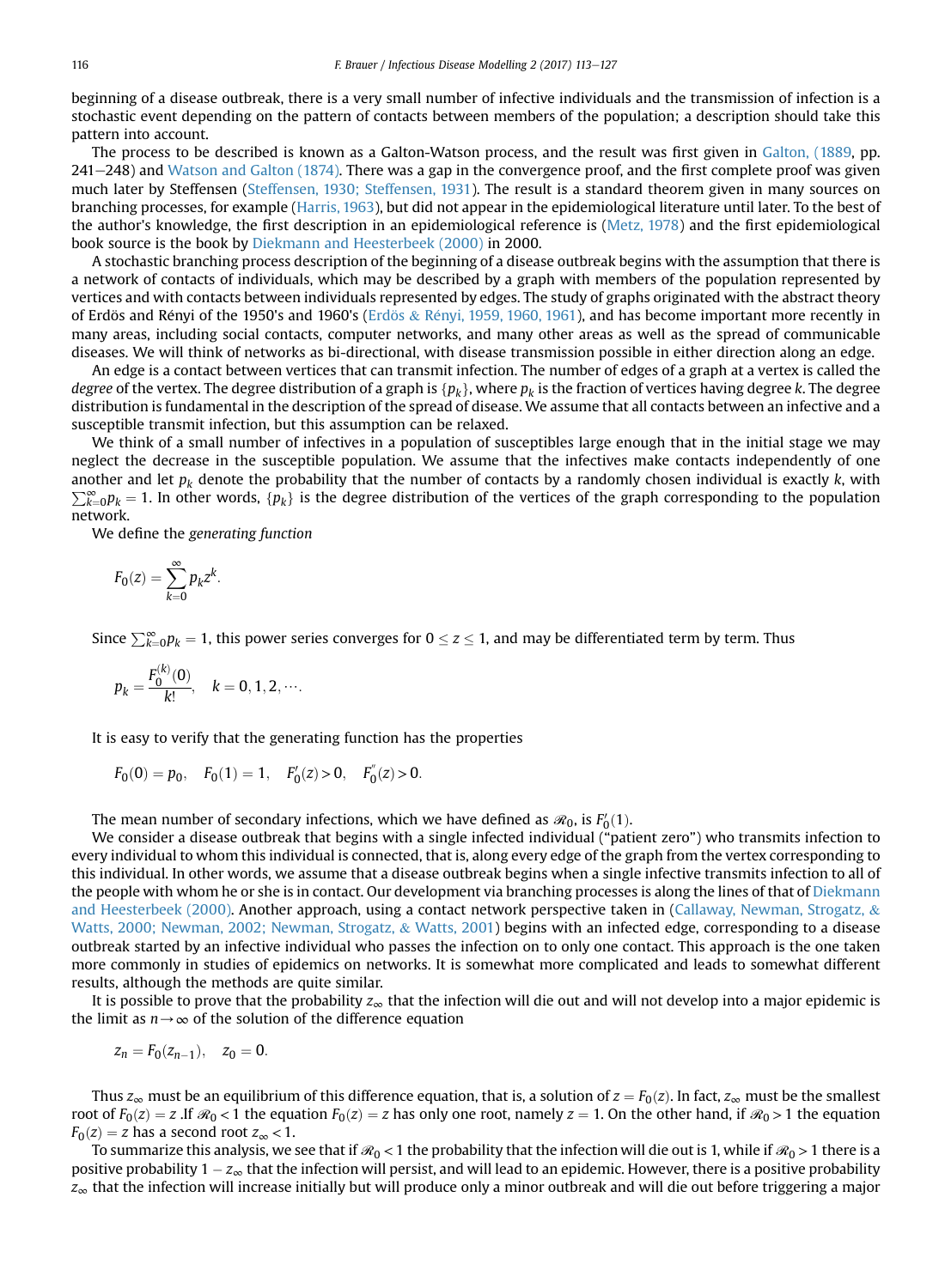epidemic. This distinction between a minor outbreak and a major epidemic, and the result that if  $\mathcal{R}_0 > 1$  there may be only a minor outbreak and not a major epidemic are aspects of stochastic models not reflected in deterministic models.

One possible approach to a realistic description of an epidemic would be to use a branching process model initially and then make a transition to a compartmental model when the epidemic has become established and there are enough infectives that mass action mixing in the population is a reasonable approximation. Another approach would be to continue to use a network model throughout the course of the epidemic (Miller, 2011; Miller & Volz, 2011; Volz, 2008). It is possible to formulate this model dynamically, and the limiting case of this dynamic model as the population size becomes very large is the same as the compartmental model.

A basic description of network models may be found in Pourbohloul and Miller (2008). The theoretical analysis of network models is a very active and rapidly developing field (Meyers, 2007; Meyers, Newman & Pourbohloul, 2006; Meyers, Pourbohloul, Newman, Skowronski, & Brunham, 2005). A new addition to the network epidemiology literature is (Kiss, Miller,  $\&$  Simon, 2017). The network approach to disease modeling is a rapidly developing field of study, and there will undoubtedly be fundamental developments in our understanding of the modeling of disease transmission. Some useful references are (Meyers, 2007; Meyers et al., 2006; Newman, 2002; Newman et al., 2001; Strogatz, 2001). There has been a move to complicated network models for simulating epidemics (Ferguson et al., 2005; Gani, Hughes, Griffin, Medlock, & Leach, 2005; Longini & Halloran, 2005; Longini, Halloran, Nizam, & Yang, 2004; Longini et al., 2005; Meyers, 2007). These assume knowledge of the mixing patterns of groups of members of the population and make predictions based on simulations of a stochastic model.

Deterministic models are not appropriate for small populations because the spread of infection is a random process. For this reason, stochastic models have an important role in disease transmission modeling. The most commonly used stochastic model is the chain binomial model of Reed and Frost, first described in lectures in 1928 by W.H. Frost but not published until much later (Abbey, 1952; Wilson & Burke, 1942). The Reed - Frost model was actually anticipated nearly forty years earlier by P.D. En'ko (En'ko, 1889). The work of En'ko was brought to public attention much later by Karl Dietz (Dietz, 1988). E.B. Wilson and M.H. Burke have given a description of Frost's 1928 lectures with a somewhat different derivation (Wilson & Burke, 1942). M. Greenwood gave a somewhat different chain binomial model in 1931 (Greenwood, 1931). The Reed-Frost model has been used widely as a basic stochastic model and many extensions have been formulated. The book (Daley & Gani, 1999) by D.J. Daley and J. Gani contains an account of some of the more recent extensions. Also, a stochastic analogue of the Kermack-McKendrick epidemic model has been described in Bartlett (1949).

#### 5. Developments in compartmental models

In the mathematical modeling of disease transmission, as in most other areas of mathematical modeling, there is always a trade-off between simple, or strategic, models, which omit most details and are designed only to highlight general qualitative behavior, and detailed, or tactical, models, usually designed for specific situations including short-term quantitative predictions. Detailed models are generally difficult or impossible to solve analytically and hence their usefulness for theoretical purposes is limited, although their strategic value may be high.

For example, very simple models for epidemics predict that an epidemic will die out after some time, leaving a part of the population untouched by disease, and this is also true of models that include control measures. This qualitative principle is not by itself very helpful in suggesting what control measures would be most effective in a given situation, but it implies that a detailed model describing the situation as accurately as possible might be useful for public health professionals.

It is important to recognize that mathematical models to be used for making policy recommendations for management need quantitative results, and the models needed in a public health setting require a great deal of detail in order to describe the situation accurately. For example, if the problem is to recommend what age group or groups should be the focus of attention in coping with a disease outbreak, it is essential to use a model which separates the population into a sufficient number of age groups and recognizes the interaction between different age groups. The increased availability of high - speed computing in recent years has made use of such models possible.

Many of the early developments in the mathematical modeling of communicable diseases are due to public health physicians. The first known result in mathematical epidemiology is a defense of the practice of inoculation against smallpox in 1760 by Daniel Bernoulli, a member of a famous family of mathematicians (eight spread over three generations) who had been trained as a physician. The first contributions to modern mathematical epidemiology are due to P.D. En'ko between 1873 and 1894 (En'ko, 1889), and the foundations of the entire approach to epidemiology based on compartmental models were laid by public health physicians such as Sir R.A. Ross, W.H. Hamer, A.G. McKendrick, and W.O. Kermack between 1900 and 1935, along with important contributions from a statistical perspective by J. Brownlee.

The development of mathematical methods for the study of models for communicable diseases led to a divergence between the goals of mathematicians, who sought broad understanding, and public health professionals, who sought practical procedures for management of diseases. While mathematical modeling led to many fundamental ideas, such as the possibility of controlling smallpox by vaccination and the management of malaria by controlling the vector (mosquito) population, the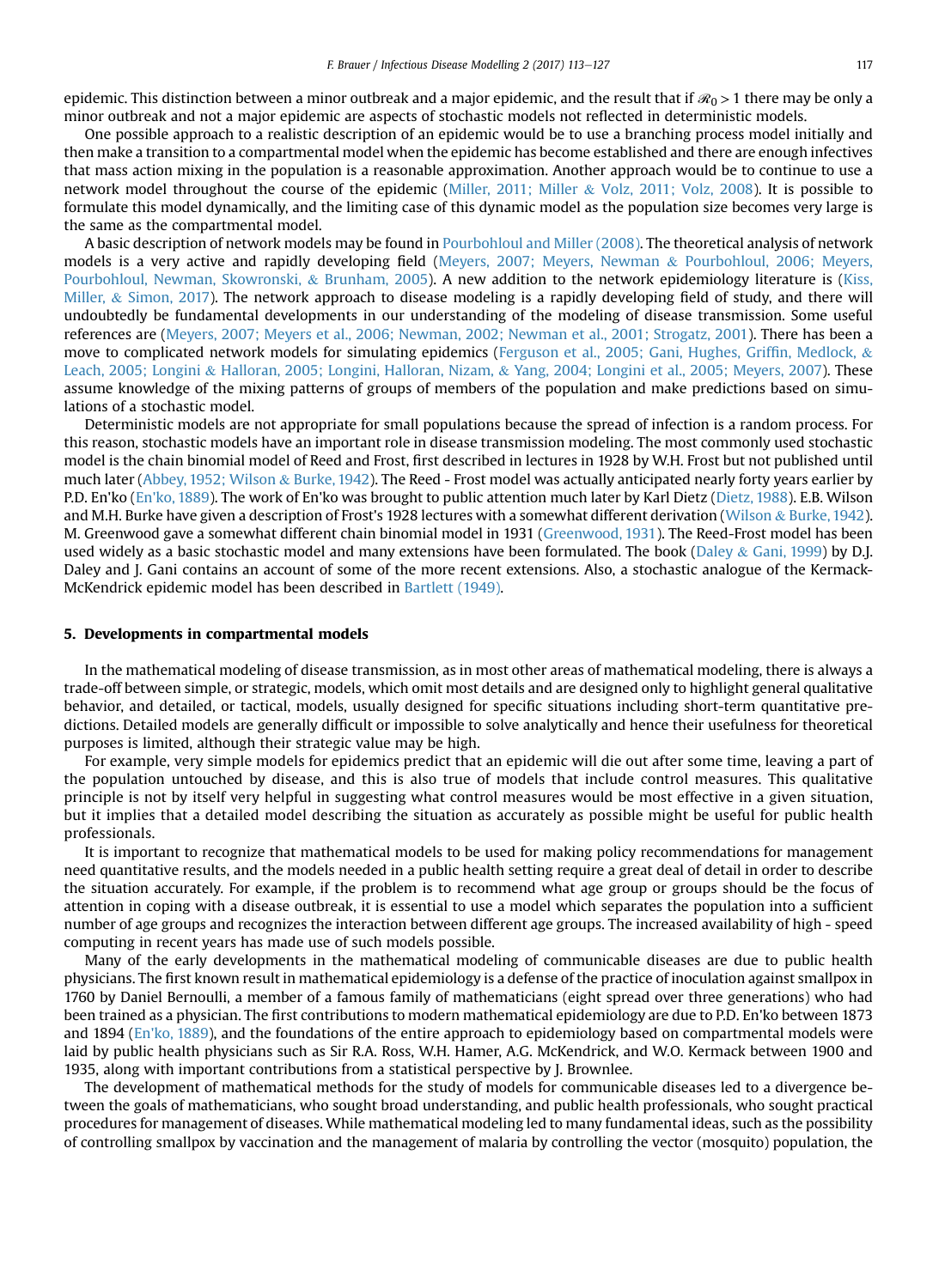practical implementation was always more difficult than the predictions of simple models. Fortunately, in recent years there have been determined efforts to encourage better communication, so that public health professionals can better understand the situations in which simple models may be useful and mathematicians can recognize that real - life public health questions are much more complicated than simple models.

In the study of compartmental disease transmission models the population under study is divided into compartments and assumptions are made about the nature and time rate of transfer from one compartment to another. For example, in an SIR model we divide the population being studied into three classes labeled S, I, and R. We let  $S(t)$  denote the number of individuals who are susceptible to the disease, that is, who are not (yet) infected at time t.  $I(t)$  denotes the number of infected individuals, assumed infectious and able to spread the disease by contact with susceptibles.  $R(t)$  denotes the number of individuals who have been infected and then removed from the possibility of being infected again or of spreading infection.

In many diseases infectives return to the susceptible class on recovery because the disease confers no immunity against reinfection. Such models are appropriate for most diseases transmitted by bacterial or helminth agents, and most sexually transmitted diseases (including gonorrhea, but not such diseases as AIDS from which there is no recovery). We use the terminology SIS to describe a disease with no immunity against re-infection, to indicate that the passage of individuals is from the susceptible class to the infective class and then back to the susceptible class.

We will use the terminology SIR to describe a disease which confers immunity against re-infection, to indicate that the passage of individuals is from the susceptible class S to the infective class I to the removed class R. Usually, diseases caused by a virus are of SIR type.

In addition to the basic distinction between diseases for which recovery confers immunity against reinfection and diseases for which recovered members are susceptible to reinfection, and the intermediate possibility of temporary immunity signified by a model of SIRS type, more complicated compartmental structure is possible. For example, there are SEIR and SEIS models, with an exposed period between being infected and becoming infective.

The rates of transfer between compartments are expressed mathematically as derivatives with respect to time of the sizes of the compartments. Initially, we assume that the duration of stay in each compartment is exponentially distributed and as a result models are formulated initially as differential equations. Models in which the rates of transfer depend on the sizes of compartments over the past as well as at the instant of transfer lead to more general types of functional equations, such as differential-difference equations or integral equations. One way in which models have expressed the idea of a reduction in contacts as an epidemic proceeds is to assume a contact rate of the form  $\beta Sf(I)$  with a function  $f(I)$  that grows more slowly than linearly in I. Such an assumption, while not really a mechanistic model, may give better approximation than simple mass action contact to observed data.

The development and analysis of compartmental models has grown rapidly since the early models. Many of these developments are due to Hethcote (1976, 1978, 1989, 1997, 2000b). We describe only a few of the important developments. While there are three basic compartmental disease transmission models, namely the SIS model, the SIR model without births and deaths, and the SIR model with births and deaths, each disease has its own properties which should be included in a model for this disease.

For influenza, there is a significant fraction of the population which is infected but asymptomatic, with lower infectivity than symptomatic individuals. There are seasonal outbreaks which may be the same strain as the previous year but modified by mutation of the strain, and there is some cross-immunity protecting individuals who were infected by a similar strain in a previous year. Also, influenza models may include the effect of a partially efficacious vaccination before an outbreak and antiviral treatment during an outbreak. Cholera may be transmitted both by direct contact and by contact with pathogen shed by infectives in a water supply.

In tuberculosis some infected individuals progress rapidly to the infectious stage while others progress much more slowly. Also, in tuberculosis individuals who fail to comply with treatment schedules may develop a drug-resistant strain. In HIV/ AIDS, the infectivity of an individual depends very strongly on the time since infection. In malaria, immunity against infection is boosted by exposure to infection.

# 5.1. The infection age epidemic model

Various disease outbreaks, including the SARS epidemic of 2002-3, the concern about a possible H5N1 influenza epidemic in 2005, the H1N1 influenza pandemic of 2009, and the Ebola outbreak of 2014 have re-ignited interest in epidemic models, beginning with the reformulation of the Kermack-McKendrick model by Diekmann et al. (1995). The basic assumptions are that individuals in the population make an average of a contacts sufficient to transmit infection in unit time and that the total population size is a constant N (assuming no disease deaths). Then the rate of contacts made by a susceptible that produce a new infection is  $a\varphi(t)/N$ , where  $\varphi(t)$  is the total infectivity of infected individuals, the number of infective individuals multiplied by their average relative infectivity. The number of new infections at time  $(t - s)$  is  $[-S'(t - s)]$  and on average the<br>infectivity of these new infections at time t is  $A(s)$ . Thus the total infectivity at time t is infectivity of these new infections at time t is  $A(s)$ . Thus the total infectivity at time t is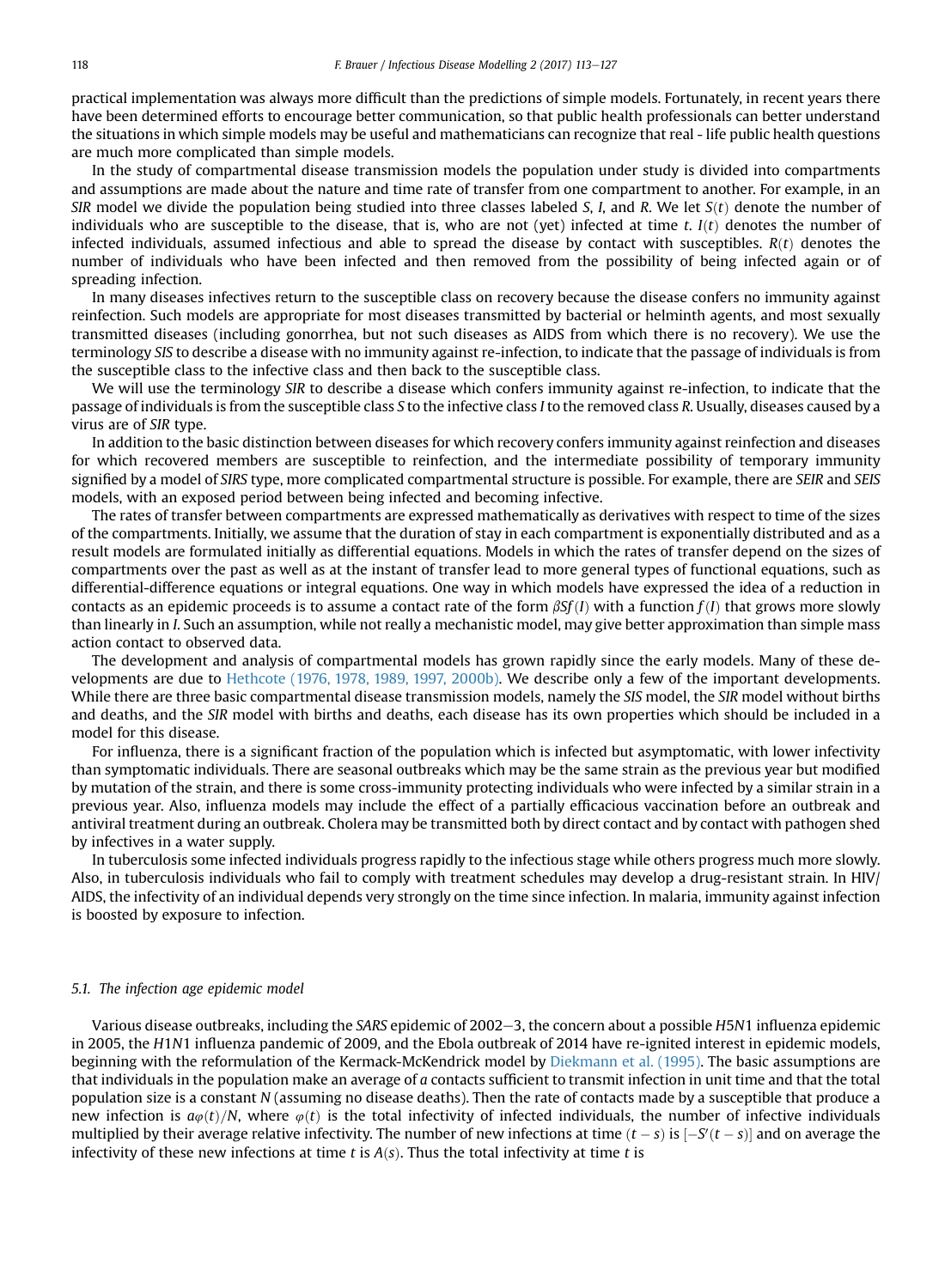Then

$$
S'(t) = -\frac{a}{N}S(t)\varphi(t)
$$
  
\n
$$
\varphi(t) = -\int_{0}^{\infty} A(s)S'(t-s)ds = \frac{a}{N}\int_{0}^{\infty} A(s)S(t-s)\varphi(t-s)ds.
$$
\n(4)

The model (4) is more general than the model (3) in two respects. It allows an arbitrary distribution of stays in each compartment. It also allows an arbitrary sequence of infective compartments, and thus includes models with treatment, or quarantine and isolation. Then

$$
\mathcal{R}_0 = a \int_0^\infty A(s) ds, \tag{5}
$$

and there is a final size relation

$$
\log \frac{S_0}{S_{\infty}} = \mathcal{R}_0 \left[ 1 - \frac{S_{\infty}}{N} \right].
$$

There have been many presentations of this final size relation in various contexts, including models with heterogeneity of mixing (Andreasen, 2011; Brauer, 2008a, 2008b; Brauer & Watmough, 2009; Breda, Diekmann, deGraaf, Pugliese, & Vermiglio, 2012; Diekmann & Heesterbeek, 2000; Diekmann et al., 1995; Ma & Earn, 2006).

### 5.2. Endemic disease models

The analytic approaches to models for endemic diseases and epidemics are quite different. The analysis of a model for an endemic disease begins with the search for equilibria, which are constant solutions of the model. Usually there is a diseasefree equilibrium and there are one or more endemic equilibria, with a positive number of infected individuals. The next step is to linearize about each equilibrium and determine its stability. Usually, if the basic reproduction number is less than 1, the only equilibrium is the disease-free equilibrium and this equilibrium is asymptotically stable. If the basic reproduction number is greater than 1, the usual situation is that the disease-free equilibrium is unstable and there is a unique endemic equilibrium which is asymptotically stable. This approach also covers diseases in which there is vertical transmission, which is direct transmission from mother to offspring at birth (Busenberg  $\&$  Cooke, 1993).

However, more complicated behavior is possible. For example, if there are two strains of the disease being studied it is common to have regions in the parameter space in which there is an asymptotically stable equilibrium with only one of the strains present and a region in which there is an asymptotically stable equilibrium with both strains coexisting. Another possibility is that there is a unique endemic equilibrium but it is unstable. In this situation there is often a Hopf bifurcation and an asymptotically stable periodic orbit around the endemic equilibrium. An example of such behavior may be found in an SIRS model, with a temporary immunity period of fixed length following recovery (Hethcote, Stech, & van den Driessche, 1981). If there is a periodic orbit with large amplitude and a long period, data must be gathered over a sufficiently large time interval to give an accurate picture.

Another possible behavior is a backward bifurcation. As  $\mathcal{R}_0$  increases through 1 there is an exchange of stability between the disease-free equilibrium, which is asymptotically stable for  $\Re g$  < 1 and unstable for  $\Re g$  > 1, and the endemic equilibrium which exists if  $\mathcal{R}_0 > 1$ . The usual transition is a forward, or transcritical, bifurcation at  $\mathcal{R}_0 = 1$ , with an asymptotically stable endemic equilibrium and an equilibrium infective population size depending continuously on  $\mathcal{R}_0$ .

The behavior at a bifurcation may be described graphically by the bifurcation curve, which is the graph of equilibrium infective population size I as a function of the basic reproductive number  $\mathcal{R}_0$ . It has been noted (Dushoff, Huang, & Castillo-Chavez, 1998; Hadeler & Castillo-Chavez, 1995; Hadeler & van den Driessche, 1997; Kribs-Zaleta and Velasco-Hernandez, 2000) that in epidemic models with multiple groups and asymmetry between groups or multiple interaction mechanisms it is possible to have a very different bifurcation behavior at  $\Re_0 = 1$ . There may be multiple positive endemic equilibria for values of  $\mathcal{R}_0$  < 1 and a backward bifurcation at  $\mathcal{R}_0 = 1$ . The qualitative behavior of a system with a backward bifurcation differs from that of a system with a forward bifurcation and the nature of these changes has been described in Brauer (2004). Since these behavior differences are important in planning how to control a disease, it is important to determine whether a system can have a backward bifurcation.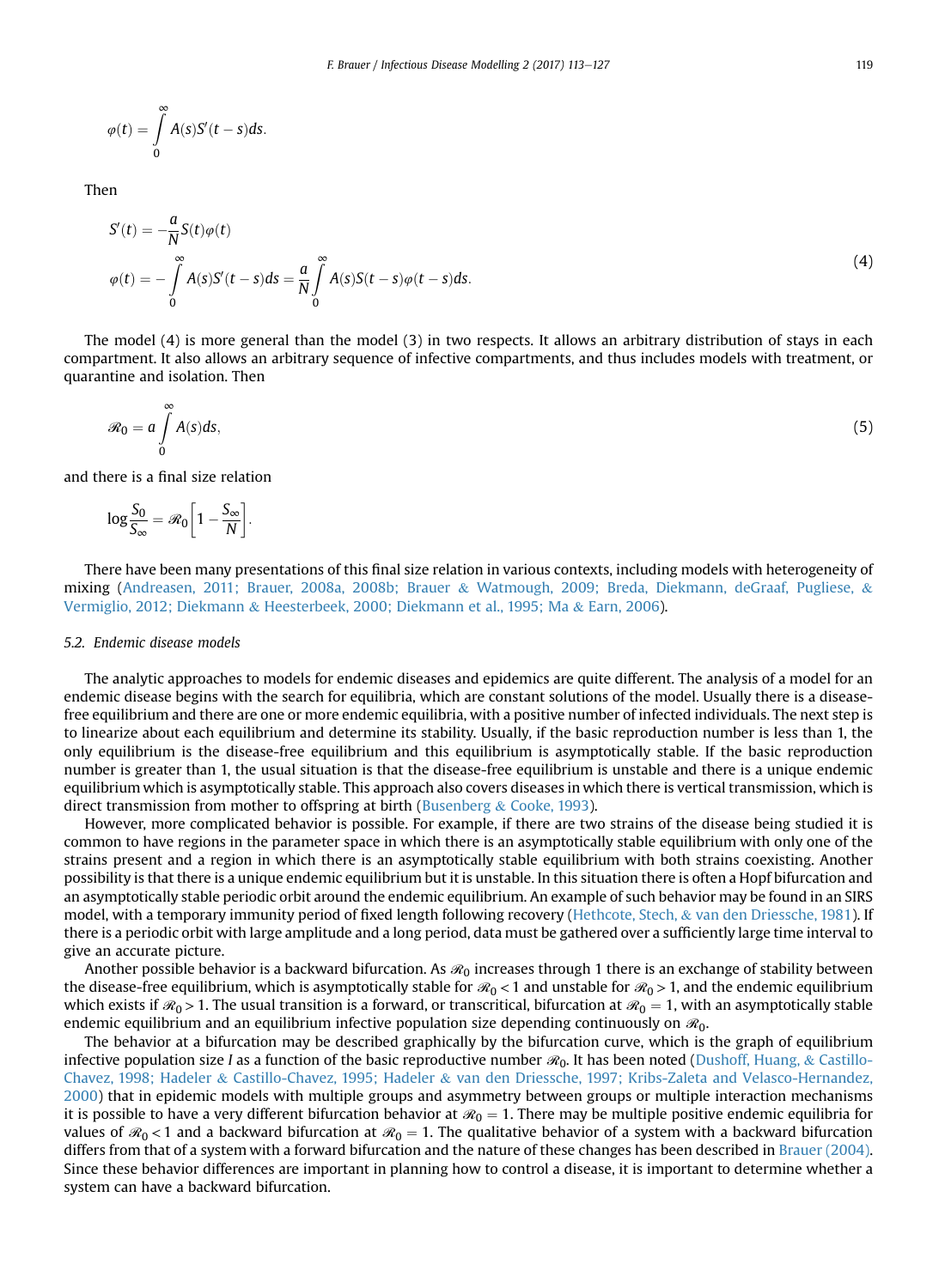# 5.3. Diseases transmitted by vectors

Many diseases are transmitted from human to human indirectly, through a vector. Vectors are living organisms that can transmit infectious diseases between humans. Many vectors are bloodsucking insects that ingest disease-producing microorganisms during blood meals from an infected (human) host, and then inject it into a new host during a subsequent blood meal. The best known vectors are mosquitoes for diseases including malaria, dengue fever, chikungunya, Zika virus, Rift Valley fever, yellow fever, Japanese encephalitis, lymphatic filariasis, and West Nile fever, but ticks (for Lyme disease and tularemia), bugs (for Chagas' disease), flies (for onchocerciasis), sandflies (for leishmaniasis), fleas (for plague, transmitted by fleas from rats to humans), and some freshwater snails (for schistosomiasis) are vectors for some diseases.

Every year there are more than a billion cases of vector-borne diseases and more than a million deaths. Vector-borne diseases account for over 17% of all infectious diseases worldwide. Malaria is the most deadly vector-borne diseases, causing an estimated 627,000 deaths in 2012. The most rapidly growing vector-borne disease is dengue, for which the number of cases has multiplied by 30 in the last 50 years. These diseases are found more commonly in tropical and subtropical regions where mosquitoes flourish and in places where access to safe drinking water and sanitation systems is uncertain.

Some vector-borne diseases, such as dengue, chikungunya, and West Nile virus are emerging in countries where they were unknown previously because of globalization of travel and trade and environmental challenges such as climate change. A troubling new development is the Zika virus, which has been known since 1952 but has developed a mutation in the South American outbreak of 2015 (Schuler-Faccini, 2016) which has produced very serious birth defects in babies born to infected mothers. In addition, the current Zika virus can be transmitted directly through sexual contact as well as through vectors.

Many of the important underlying ideas of mathematical epidemiology arose in the study of malaria begun by Sir. R.A. Ross (Ross, 1911). Malaria is one example of a disease with vector transmission, the infection being transmitted back and forth between vectors (mosquitoes) and hosts (humans). It kills hundreds of thousands of people annually, mostly children and mostly in poor countries in Africa. Among communicable diseases, only tuberculosis causes more deaths. Other vector diseases include West Nile virus, yellow fever, and dengue fever. Human diseases transmitted heterosexually may also be viewed as diseases transmitted by vectors, because males and females must be viewed as separate populations and disease is transmitted from one population to the other.

Vector transmitted diseases require models that include both vectors and hosts. For most diseases transmitted by vectors, the vectors are insects, with a much shorter life span than the hosts, who may be humans as for malaria or animals as for West Nile virus.

The compartmental structure of the disease may be different in host and vector species; for many diseases with insects as vectors an infected vector remains infected for life so that the disease may have an SI or SEI structure in the vectors and an SIR or SEIR structure in the hosts.

#### 5.4. Heterogeneity of mixing

It has often been observed in epidemics that there is a small number of "superspreaders" who transmit infection to many other members of the population, while most infectives do not transmit infections at all or transmit infections to very few others. This suggests that homogeneous mixing at the beginning of an epidemic may not be a good approximation.

The SARS epidemic of 2002-3 spread much more slowly than would have been expected on the basis of the data on disease spread at the start of the epidemic. Early in the SARS epidemic of 2002-3 it was estimated that  $\Re_0$  had a value between 2.2 and 3.6. At the beginning of an epidemic, the exponential rate of growth of the number of infectives is approximately  $(\mathcal{R}_0 - 1)/\alpha$ , where  $1/\alpha$  is the generation time of the epidemic, estimated to be approximately 10 days for SARS.<br>This would have predicted at least 30,000 cases of SARS in China during the first four mo This would have predicted at least 30; 000 cases of SARS in China during the first four months of the epidemic. In fact, there were fewer than 800 cases reported in this time. An explanation for this discrepancy is that the estimates were based on transmission data in hospitals and crowded apartment complexes. It was observed that there was intense activity in some locations and very little in others. This suggests that the actual reproduction number (averaged over the whole population) was much lower, perhaps in the range 1.2 – 1.6, and that heterogeneous mixing was a very important aspect of the epidemic.<br>In disease transmission models not all members of the population make contacts at the same rate. In

In disease transmission models not all members of the population make contacts at the same rate. In sexually transmitted diseases there is often a "core" group of very active members who are responsible for most of the disease cases, and control measures aimed at this core group have been very effective in control (Hethcote and Yorke, 1984). In epidemics there are often "super-spreaders", who make many contacts and are instrumental in spreading disease and in general some members of the population make more contacts than others. To model heterogeneity in mixing we may assume that the population is divided into subgroups with different activity levels. Formulation of models requires some assumptions about the mixing between subgroups. There have been many studies of mixing patterns in real populations, for example (Blythe, Busenberg & Castillo-Chavez, 1995; Blythe, Castillo-Chavez, Palmer, & Cheng, 1991; Busenberg et al., 1989; Mossong et al., 2008; Nold, 1980).

Age is one of the most important characteristics in the modeling of populations and infectious diseases. Individuals with different ages may have different reproduction and survival capacities. Diseases may have different infection rates and mortality rates for different age groups.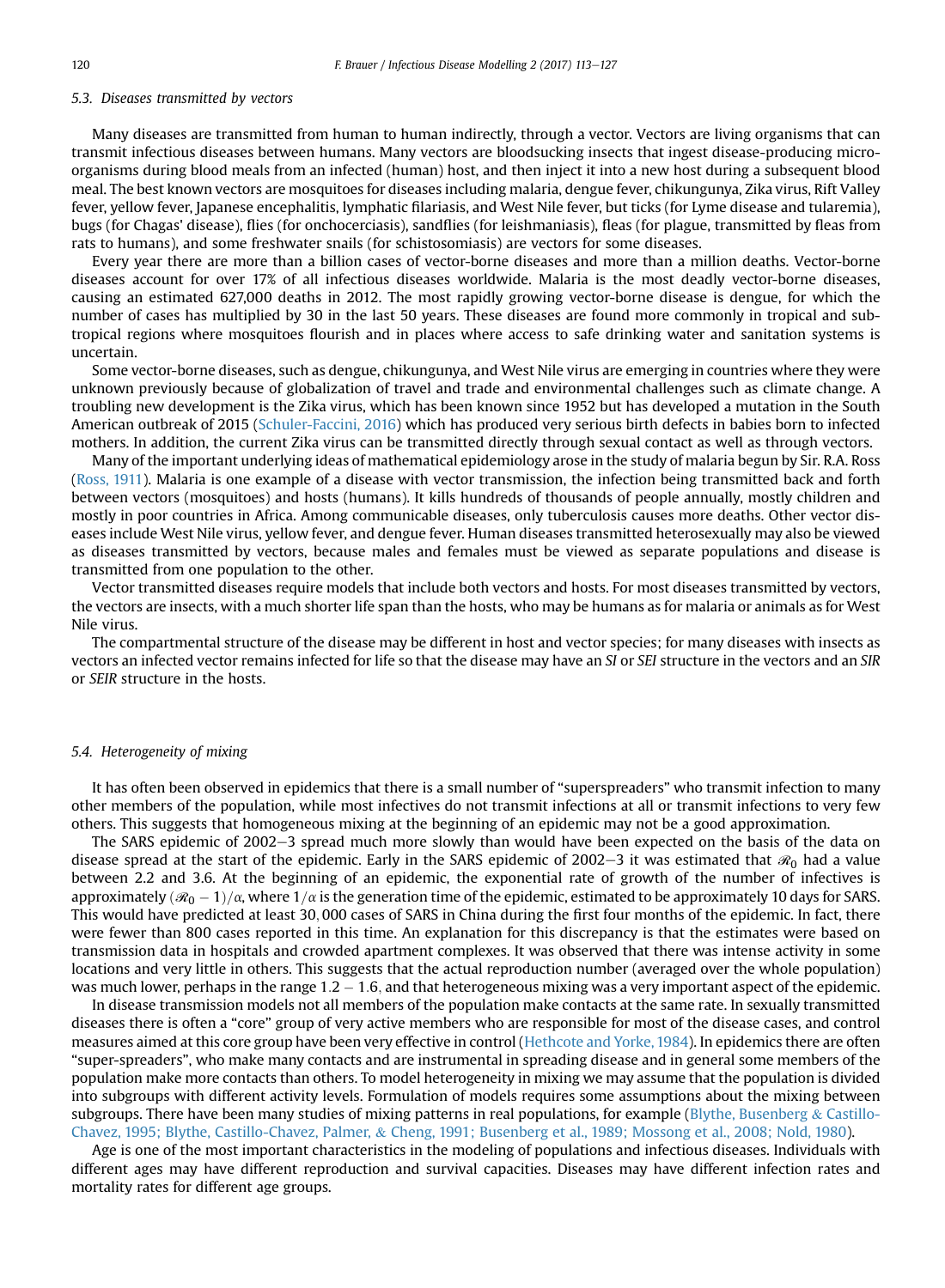Individuals of different ages may also have different behaviors, and behavioral changes are crucial in control and prevention of many infectious diseases. Young individuals tend to be more active in interactions with or between populations, and in disease transmissions.

Sexually-transmitted diseases (STDs) are spread through partner interactions with pair-formations, and the pairformations are clearly age-dependent in most cases. For example, most HIV cases occur in the group of young adults.

Childhood diseases, such as measles, chicken pox, and rubella, are spread mainly by contacts between children of similar ages. More than half of the deaths attributed to malaria are in children under 5 years of age due to their weaker immune systems. This suggests that in models for disease transmission in an age structured population it is necessary to allow the contact rates between two members of the population to depend on the ages of both members.

The development of age-structured models for disease transmission required development of the theory of age-structured populations. In fact, the first models for age-structured populations (McKendrick, 1926) were designed for the study of disease transmission in such populations.

#### 5.5. The next generation method

In simple compartmental models, the basic reproduction number may be calculated by following the secondary cases caused by a single infective introduced into a population. However, if there are subpopulations with different susceptibility to infection it is necessary to follow the secondary infections in the subpopulations separately, and this approach will not yield the reproduction number. It is necessary to give a more general approach to the meaning of the reproduction number, and this is done through the next generation matrix (Diekmann & Heesterbeek, 2000; Diekmann, Heesterbeek, & Metz, 1990; van den Driessche & Watmough, 2002). The underlying idea is that we must calculate the matrix whose  $(i, j)$  entry is the number of secondary infections caused in compartment i by an infected individual in compartment j.

In a compartmental disease transmission model we sort individuals into compartments based on a single, discrete state variable. A compartment is called a disease compartment if the individuals therein are infected. Note that this use of the term disease is broader than the clinical definition and includes stages of infection such as exposed stages in which infected individuals are not necessarily infective. Suppose there are  $n$  disease compartments and  $m$  nondisease compartments, and let  $x\in\mathbb{R}^n$  and  $y\in\mathbb{R}^m$  be the subpopulations in each of these compartments. Further, we denote by  $\mathscr{F}_i$  the rate at which secondary infections increase the i<sup>th</sup> disease compartment and by  ${\mathscr V}_i$  the rate at which disease progression, death and recovery decrease the i<sup>th</sup> compartment. The compartmental model can then be written in the form

$$
x'_{i} = \mathcal{F}_{i}(x, y) - \mathcal{V}_{i}(x, y), \quad i = 1, ..., n,y'_{j} = g_{j}(x, y), \quad j = 1, ..., m.
$$
 (6)

Note that the decomposition of the dynamics into  $\mathcal F$  and  $\mathcal V$  and the designation of compartments as infected or uninfected may not be unique; different decompositions correspond to different epidemiological interpretations of the model.

The derivation of the basic reproduction number is based on the linearization of the ODE model about a disease-free equilibrium. We assume

- $\widehat{\mathcal{F}}_i(0, y) = 0$  and  $\mathcal{V}_i(0, y) = 0$  for all  $y > 0$  and  $i = 1, ..., n$ .
- the disease-free system  $y' = g(0, y)$  has a unique equilibrium that is asymptotically stable, that is, all solutions with initial conditions of the form  $(0, y)$  approach a point  $(0, y_0)$  as  $t \rightarrow \infty$ . We refer to this point as the disease-free equilibrium.

The first assumption says that all new infections are secondary infections arising from infected hosts; there is no immigration of individuals into the disease compartments. It ensures that the disease-free set, which consists of all points of the form  $(0, y)$ , is invariant. That is, any solution with no infected individuals at some point in time will be free of infection for all time. The second assumption ensures that the disease-free equilibrium is also an equilibrium of the full system.

Next, we assume

- $\bullet \mathcal{F}_i(x, y) > 0$  for all nonnegative x and y and  $i = 1, ..., n$ .
- $\mathcal{V}_i(x, y) \leq 0$  whenever  $x_i = 0$ ,  $i = 1, ..., n$ .
- $\sum_{i=1}^{n} \mathcal{V}_i(x, y) \ge 0$  for all nonnegative x and y.

The reasons for these assumptions are that the function  $\mathcal F$  represents new infections and cannot be negative, each component,  $\mathcal{V}_i$ , represents a net outflow from compartment *i* and must be negative (inflow only) whenever the compartment is empty, and the sum  $\sum_{i=1}^{n} \mathcal{V}_i(x, y)$  represents the total outflow from all infected compartments. Terms in the model leading to increases in  $\sum_{i=1}^{n} x_i$  are assumed to represent secondary infections and therefore belong in  $\mathcal{F}$ .

Suppose that a single infected person is introduced into a population originally free of disease. The initial ability of the disease to spread through the population is determined by an examination of the linearization of (6) about the disease-free equilibrium  $(0, y_0)$ . It is easy to see that the assumption  $\mathcal{F}_i(0, y) = 0$ ,  $\mathcal{V}_i(0, y) = 0$  implies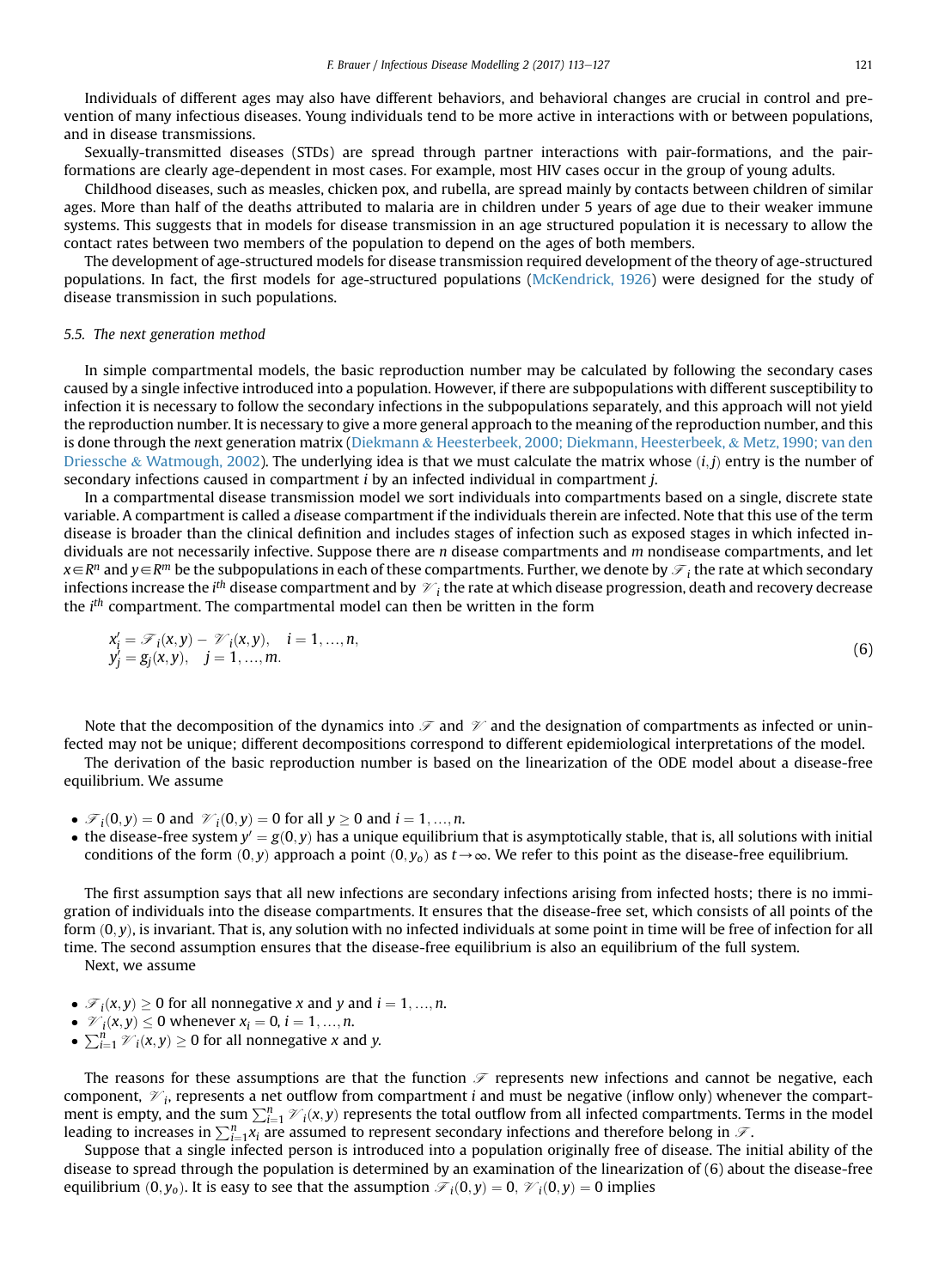$$
\frac{\partial \mathcal{F}_i}{\partial y_j}(0, y_o) = \frac{\partial \mathcal{V}_i}{\partial y_j}(0, y_o) = 0
$$

for every pair  $(i, j)$ . This implies that the linearized equations for the disease compartments, x, are decoupled from the remaining equations and can be written as

$$
x' = (F - V)x,\tag{7}
$$

where F and V are the  $n \times n$  matrices with entries

$$
F = \frac{\partial \mathcal{F}_i}{\partial x_j}(0, y_o) \quad \text{and} \quad V = \frac{\partial \mathcal{V}_i}{\partial x_j}(0, y_o).
$$

Because of the assumption that the disease-free system  $y' = g(0, y)$  has a unique asymptotically stable equilibrium, the linear stability of the system (6) is completely determined by the linear stability of the matrix  $(F - V)$  in (7).<br>The number of secondary infections produced by a single infected individual can be expressed as the

The number of secondary infections produced by a single infected individual can be expressed as the product of the expected duration of the infectious period and the rate at which secondary infections occur. It can be shown that the expected number of secondary infections produced by the index case is given by  $FV^{-1}x_0$ . Following Diekmann and Heesterbeek (Diekmann & Heesterbeek, 2000), the matrix  $K_L = FV^{-1}$  is referred to as the next generation matrix with large domain for the<br>system at the disease-free equilibrium. The (i, i) entry of K is the expected number of secondar system at the disease-free equilibrium. The  $(i, j)$  entry of K is the expected number of secondary infections in compartment i produced by individuals initially in compartment j, assuming, of course, that the environment seen by the individual remains homogeneous for the duration of its infection.

The matrix,  $K_L = FV^{-1}$  has a nonnegative eigenvalue,  $\mathcal{R}_0 = \rho (FV^{-1})$ , such that there are no other eigenvalues of K with<br>dulus greater than  $\mathcal{R}_2$  and there is a nonnegative eigenvector  $\omega$  associated with  $\mathcal{R}_2$ modulus greater than  $\mathcal{R}_0$  and there is a nonnegative eigenvector  $\omega$  associated with  $\mathcal{R}_0$  [ (Berman & Plemmons, 1994), Theorem1.3.2]. This eigenvector is in a sense the distribution of infected individuals corresponding to the number,  $\mathcal{R}_0$ , of secondary infections per generation. Thus,  $\mathcal{R}_0$  and the associated eigenvector  $\omega$  suitably define a "typical" infective and the basic reproduction number can be rigorously defined as the spectral radius of the matrix,  $K_L$ . The spectral radius of a matrix  $K_L$ , denoted by  $\rho(K_L)$ , is the maximum of the moduli of the eigenvalues of  $K_L$ . If  $K_L$  is irreducible, then  $\mathcal{R}_0$  is a simple eigenvalue of  $K_l$  and is strictly larger in modulus than all other eigenvalues of  $K_l$ . However, if  $K_l$  is reducible, which is often the case for diseases with multiple strains, then  $K_L$  may have several positive real eigenvectors corresponding to reproduction numbers for each competing strain of the disease.

It is possible to prove that  $\mathcal{R}_0 = \rho (FV^{-1}) < 1$  if and only if all eigenvalues of  $(F - V)$  have negative real parts and that the area-free equilibrium of (6) is locally asymptotically stable if  $\mathcal{R}_2 < 1$  but unstable disease-free equilibrium of (6) is locally asymptotically stable if  $\mathcal{R}_0$  < 1, but unstable if  $\mathcal{R}_0 > 1$ .

In the simple Kermack-McKendrick epidemic model there are two parameters, the rate of new infections and the recovery rate. Often, the recovery rate for a particular disease is known. Typically in a disease outbreak there is a stochastic phase initially, followed by an exponential increase in the number of infectives, and it may be possible to estimate this initial exponential growth rate experimentally. If the initial exponential growth rate in an age of infection epidemic model with infectivity  $A(\tau)$  at infection age  $\tau$  is  $\rho$ , then

$$
\mathcal{R}_0 = \frac{\displaystyle\int_0^\infty A(\tau) d\tau}{\displaystyle\int_0^\infty e^{-\rho\tau} A(\tau) d\tau}
$$

(Diekmann et al., 1995; Wallinga & Lipsitch, 2007). This expression remains valid if the mixing in the model is not homogeneous.

# 6. Some current topics of interest

Frequently there have been outbreaks of new or recurring diseases, some of which have pointed to important epidemiological questions.

In their later work on disease transmission models (Kermack & McKendrick, 1932, 1933), Kermack and McKendrick did not include age of infection, and age of infection models were neglected for many years. Age of infection reappeared in the study of HIV/AIDS, in which the infectivity of infected individuals is high for a brief period after becoming infected, then quite low for an extended period, possibly several years, before increasing rapidly with the onset of full-blown AIDS. Thus the age of infection described by Kermack and McKendrick for epidemics became very important in some endemic situations; see for example (Thieme & Castillo-Chavez, 1993; Thieme et al., 1989). Also, HIV/AIDS has pointed to the importance of immunological ideas in the analysis on the epidemiological level.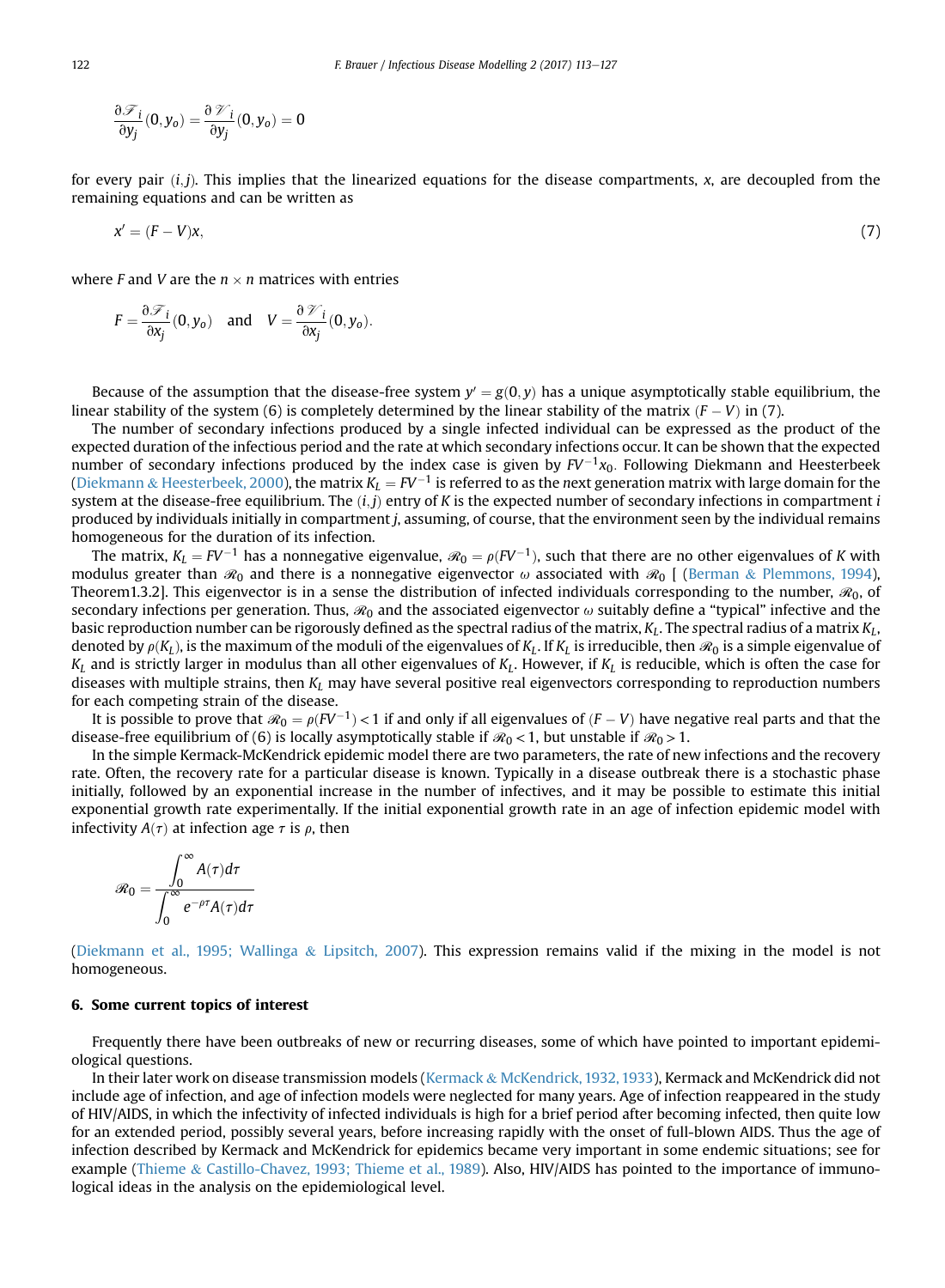# 6.1. Spatial distributions

The SARS epidemic of 2002–3 emphasized the possibility of disease transmission over long distances through air travel, and this has led to metapopulation studies (Arino & van den Driessche, 2003a, 2003b; Arino & van den Driessche, 2006; Arino et al., 2007). A metapopulation is a population of populations linked by travel between populations. For a disease model in a metapopulation, there would be a reproduction number for each patch as well as reproduction numbers taking account of travel between patches, which could be either temporary travel or permanent migration between patches.

A recent development in the study of spatial spread of diseases is the idea of residence time (Bichara, Kang, Castillo-Chavez, Horan, & Perringa, 2015; Castillo-Chavez, Bichara, & Morin, 2016). A perspective, which may be more appropriate in some situations, would be to describe patches with residents who spend a fraction of their time in different patches. For example, the spread of an infectious disease from one village to another through people who visit other patches may be a realistic description. Another interpretation could be to assume that individuals spend some of their time in environments more likely to allow disease transmission.

Thus we would consider two patches, with total resident population sizes  $N_1$  and  $N_2$  respectively, each population being divided into susceptibles, infectives, and removed members.  $S_i$  and  $I_i$  denote the number of susceptibles and infectives respectively who are residents in Patch i, regardless of the patch in which they are present. We consider an SIR epidemic model in two patches with different contact rates and with short term travel between the two patches. The total population resident in each patch is constant. We follow a Lagrangian perspective, that is, we keep track of each individual's place of residence at all times (Bichara et al., 2015; Castillo-Chavez et al., 2016). This is in contrast to a Eulerian perspective, which describes migration between patches.

Residents of Patch *i* spend a fraction  $p_{ii}$  of their time in Patch *j*, with

$$
p_{11}+p_{12}=1, p_{21}+p_{22}=1.
$$

The contact rate in Patch *i* is  $\beta_i$ .

Each of the  $p_{11}S_1$  susceptibles from Group 1 present in Patch 1 can be infected by infectives from Group 1 and from Group 2 present in Patch 1. Similarly, each of the  $p_1S_1$  susceptibles present in Patch 2 can be infected by infectives from Group 1 and from Group 2 present in Patch 2. The density of infected individuals in Patch 1 at time t who can infect only individuals currently in Patch 1 at time t, that is, the effective infective proportion in Patch 1 is given by

$$
p_{11}\frac{I_1(t)}{N_1}+p_{21}\frac{I_2(t)}{N_2}.
$$

Thus the rate of new infections of members of Patch 1 in Patch 1 is

$$
\beta_1 p_{11} S_1 \left( p_{11} \frac{I_1(t)}{N_1} + p_{21} \frac{I_2(t)}{N_2} \right).
$$

The rate of new infections of members of Patch 1 in Patch 2 is

$$
\beta_2 p_{12} S_1 \left( p_{12} \frac{I_1(t)}{N_1} + p_{22} \frac{I_2(t)}{N_2} \right).
$$

There is a corresponding calculation for the rate of new infections of members of Patch 2 in each patch. From these calculations, we see that a model for an SIR infection is given by

$$
S'_{1} = -\beta_{1}p_{11}S_{1}\left[p_{11}\frac{I_{1}}{N_{1}} + p_{21}\frac{I_{2}}{N_{2}}\right] - \beta_{2}p_{12}S_{1}\left[p_{12}\frac{I_{1}}{N_{1}} + p_{22}\frac{I_{2}}{N_{2}}\right]
$$
  
\n
$$
I'_{1} = \beta_{1}p_{11}S_{1}\left[p_{11}\frac{I_{1}}{N_{1}} + p_{21}\frac{I_{2}}{N_{2}}\right] + \beta_{2}p_{12}S_{1}\left[p_{12}\frac{I_{1}}{N_{1}} + p_{22}\frac{I_{2}}{N_{2}}\right] - \gamma I_{1}
$$
  
\n
$$
S'_{2} = -\beta_{1}p_{21}S_{2}\left[p_{11}\frac{I_{1}}{N_{1}} + p_{21}\frac{I_{2}}{N_{2}}\right] - \beta_{2}p_{22}S_{2}\left[p_{12}\frac{I_{1}}{N_{1}} + p_{22}\frac{I_{2}}{N_{2}}\right]
$$
  
\n
$$
I'_{2} = \beta_{1}p_{21}S_{2}\left[p_{11}\frac{I_{1}}{N_{1}} + p_{21}\frac{I_{2}}{N_{2}}\right] + \beta_{2}p_{22}S_{2}\left[p_{12}\frac{I_{1}}{N_{1}} + p_{22}\frac{I_{2}}{N_{2}}\right] - \gamma I_{2}
$$
  
\n(8)

In this structure, actual travel between patches is not described explicitly, and this makes the analysis less complicated. Calculation of the reproduction number and the final size relations is possible.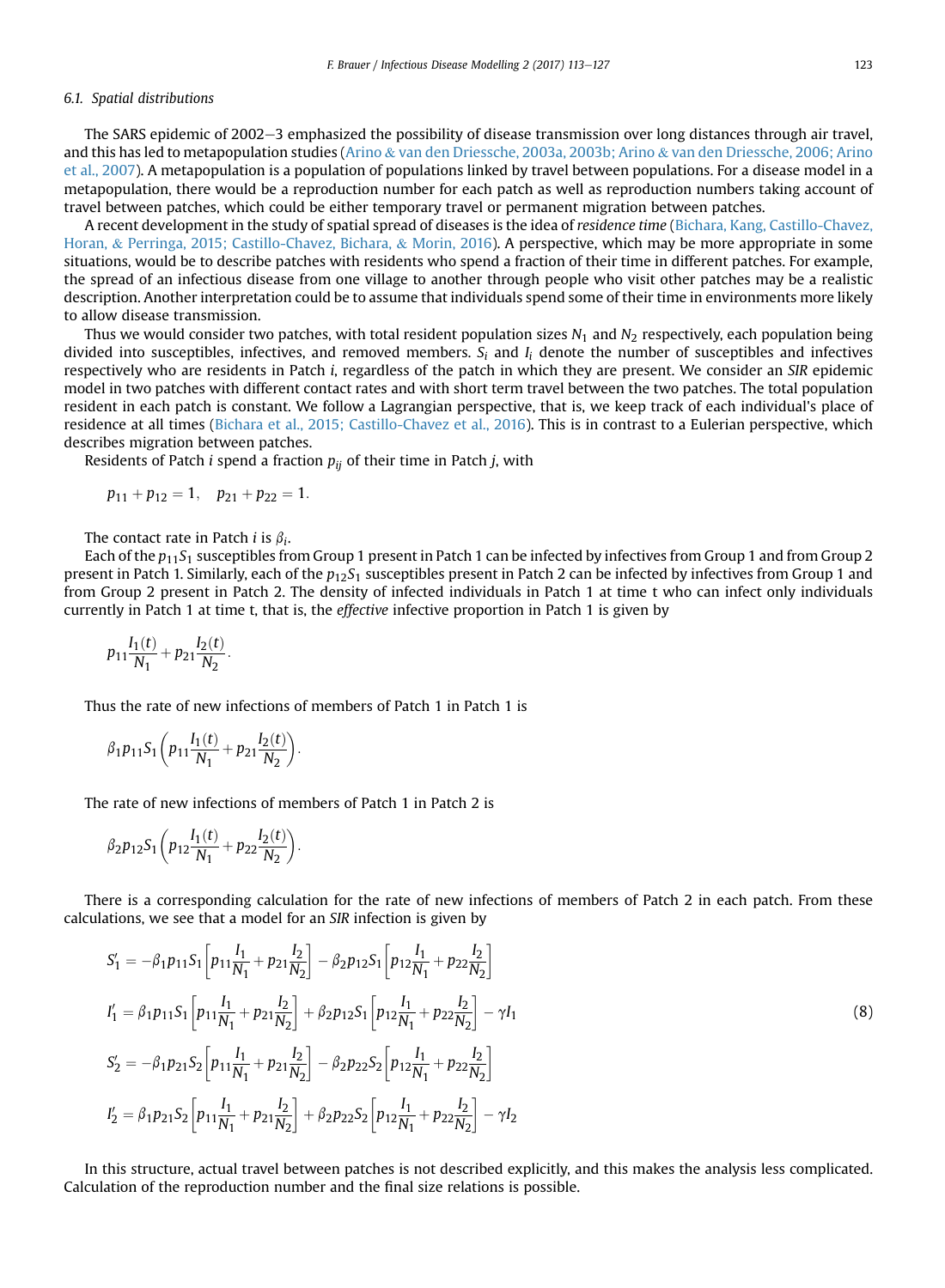Another aspect of the study of the spread of diseases is the spatial spread of diseases through diffusion. This has been examined in considerable detail in Rass and Ratcliffe (2003), with particular emphasis on epidemic waves.

# 6.2. Heterogeneity of mixing, cross immunity, coinfection

The SARS epidemic also pointed to the importance of heterogeneous mixing, especially nosocomial (in-hospital) transmission (Hsieh et al., 2014; Webb, Blaser, Zhu, Ardal, & Wu, 2004). During the SARS epidemic, where no treatment was available, the main management approach was isolation of diagnosed infectives and quarantine of suspected infectives. Quarantine was decided by tracing of contacts of infectives. In fact, very few quarantined individuals developed symptoms of SARS, and improvements in contact tracing are important for epidemic control.

In the models that we have been discussing, only one disease or disease strain has been involved. However, there are many situations in which more than one strain of a disease is present, and there may be cross-immunity between different strains (Andreasen, 2003; Andreasen, Lin, & Levin, 1997). This may lead to models in which there is a disease-free equilibrium, equilibria in which only one strain persists, and an equilibrium in which two strains coexist.

Another possible situation is coinfection of more than one disease requiring more elaborate models. This is a real possibility with HIV and tuberculosis (Kirschner, 1999; Naresh & Tripathi, 2005; Porco, Small, & Blower, 2001; Raimundo, Engel, Yang, & Bassanezi, 2003; Schulzer, Radhamani, Grybowski, Mak, & Fitzgerald, 1994; West & Thompson, 1997).

# 6.3. Drug resistance

The risk of development of resistance to drugs used in disease treatment has become a serious concern. In short-term disease outbreaks, antiviral treatment is one of the methods used to treat illness and also to decrease the basic reproduction number  $\mathcal{R}_0$  and thus to lessen the number of cases of disease. However, many infectious pathogens can evolve and generate successor strains that confer drug-resistance (Domingo and Holland, 1997). The evolution of resistance is generally associated with impaired transmission fitness compared to the sensitive strains of the infectious pathogen (Moghadas, 2011). In the absence of treatment, resistant strains may be competitively disadvantaged compared to the sensitive strains and may go extinct. However, treatment prevents the growth and spread of sensitive strains, and therefore induces a selective pressure that favors the resistant strain to replicate and restore its fitness to a level suitable for successful transmission (Andersson  $\&$ Levin, 1999). This phenomenon has been observed in several infectious diseases, in particular for management of influenza infection using antiviral drugs (Rimmelzwaan et al., 2005).

Previous models of influenza epidemics and pandemics have investigated strategies for antiviral treatment in order to reduce the epidemic final size (the total number of infections throughout the epidemic), while preventing wide-spread drugresistance in the population (Hansen & Day, 2011; Lipsitch, Cohen, Murray, & Levin, 2007; Moghadas, 2008; Moghadas, Bowman, Röst, Fisman & Wu, 2009; Moghadas, Bowman, Röst, & Wu, 2008). Through computer simulations, these studies have shown that, when resistance is highly transmissible, there may be situations in which increasing the treatment rate may do more harm than good by causing a larger number of resistant cases than the decrease in cases produced by treatment of sensitive infections. A recent epidemic model (Xiao, Brauer, & Moghadas, 2016) has exhibited such behavior and suggested that there may be an optimal treatment rate for minimizing the final size (Lipsitch et al., 2007; Moghadas, 2008; Moghadas et al., 2008).

In diseases such as tuberculosis which operate on a very long time scale, the same problems arise but the modeling scenario is quite different. It is necessary to include demographic effects such as births and natural deaths in a model. This means that there may be an endemic equilibrium, and that the disease is always present in the population. Instead of studying the final size of an epidemic to measure the severity of a disease outbreak, it is more appropriate to consider the degree of prevalence of the disease in the population as a measure of severity. For diseases such as tuberculosis, in which there are additional aspects such as reinfection, there may be additional difficulties caused by the possibility of backward bifurcations. The importance of understanding the dynamics of tuberculosis treatment suggests that this is a topic that should be pursued.

#### 6.4. Slower than exponential growth

It has been standard practice in analyzing disease outbreaks to formulate a dynamical system as a deterministic compartmental model, then to use observed early outbreak data to fit parameters to the model, and finally to analyze the dynamical system to predict the course of the disease outbreak and to compare the effects of different management strategies. In general, such models predict an initial stochastic stage (while the number of infectious individuals is small), followed by a period of exponential growth. Measurement of this early exponential growth rate is an essential step in estimating contact rate parameters for the model. A thorough description of the analysis of compartmental models may be found in Hethcote (2000a).

However, instances have been noted where the growth rate of an epidemic is clearly slower than exponential. For example, the initial apparently exponential spread of the 2013–2015 Ebola epidemic in West Africa can be viewed as a composition of locally asynchronous outbreaks at local level displaying sub-exponential growth patterns during several generations (Chowell, Viboud, Hyman, & Simonsen, 2015). Specifically, if  $I(t)$  is the number of infectious individuals at time t, a graph of  $logI(t)$  against t is a straight line if the growth rate is exponential, and for some disease outbreaks this has not been true. One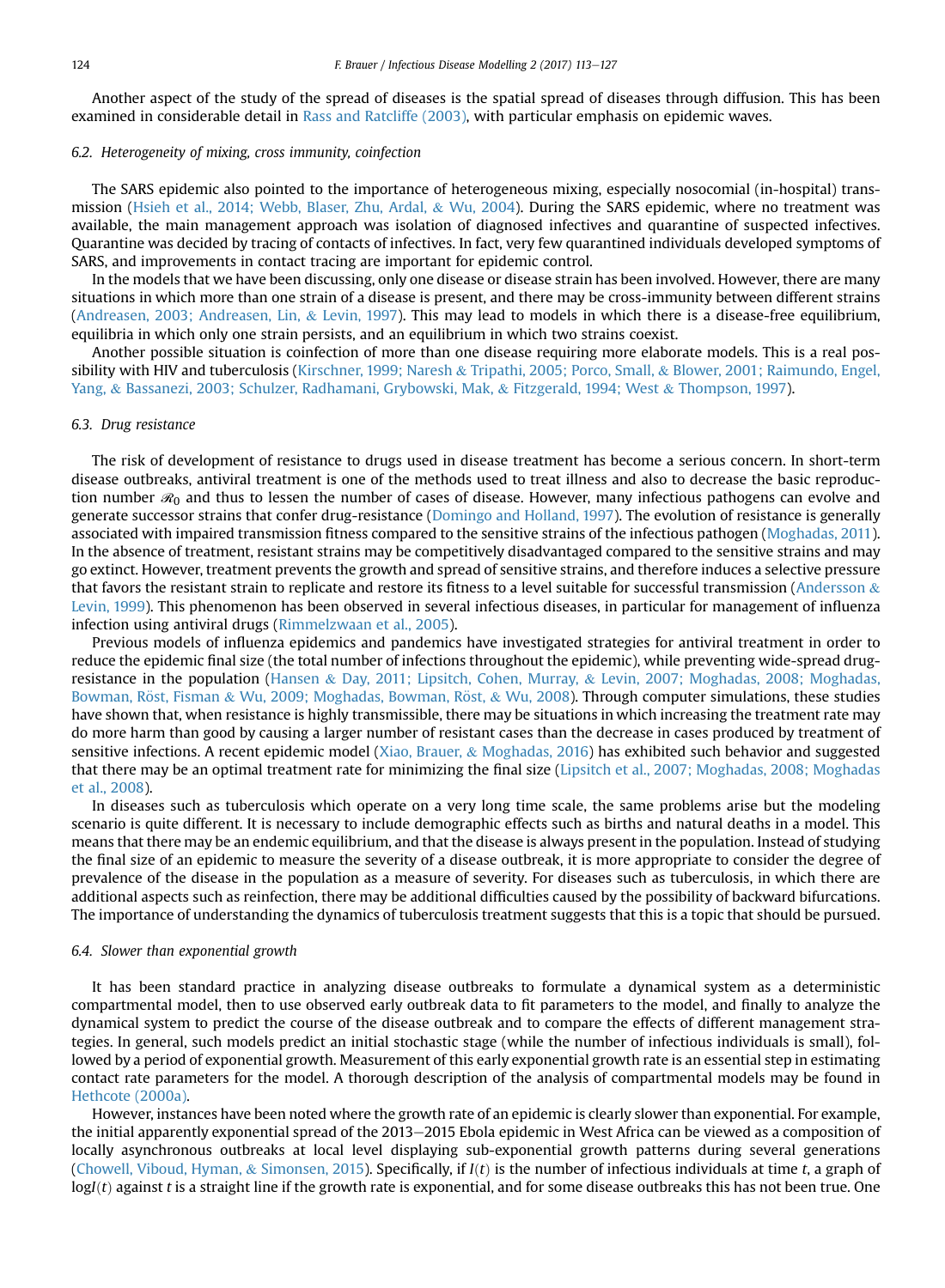It has been pointed out (Chowell et al., 2015, Chowell, Sattenspiel, Bansal, & Viboud, 2006; Chowell, Viboud, Simonsen, & Moghadas, 2006; Viboud, Simonsen, & Chowell, 2016) that a so-called general growth model of the form

$$
C'(t)=rC(t)^p,
$$

where C(t) is the number of disease cases occurring up to time t, and  $p, 0 < p < 1$ , is a "deceleration of growth' parameter, has exponential solutions if  $p = 1$  but solutions with polynomial growth if  $0 < p < 1$ . This is not and does not claim to be a mechanistic epidemic model, but it has proved to be remarkably successful for fitting epidemic growth and predicting the future course of an epidemic. For example, it has provided much better estimates of epidemic final size than the exponential growth assumption for the Ebola epidemic of 2014. Such phenomenological models are particularly likely to be suitable in situations where it is difficult to construct a mechanistic approach because of multiple transmission routes, interactions of spatial influences, or other aspects of uncertainty.

A variety of epidemiological situations in which slower than exponential epidemic growth might be possible have been described. Ultimately, the challenge for epidemiological modeling would be to determine which of these situations allow slower than exponential growth by deriving and analyzing mechanistic models to describe each of these situations. This is an important new direction for epidemic modeling. Some suggestions include metapopulation models with spatial structure including cross-coupling and mobility, clustering in spatial structure, dynamic contacts, agent-based models with differences in infectivity and susceptibility of individuals, and reactive behavioral changes early in a disease outbreak. It may well turn out that slower than exponential growth may be ruled out in some cases but is possible in others. For example, heterogeneity of mixing in a single location can be modelled by an autonomous dynamical system and the linearization theory of dynamical systems at an equilibrium shows that early epidemic growth for such a system is always exponential. On the other hand, metapopulation models may well allow many varieties of behaviors.

Another direction that would be well worth further exploration would be contact rates decreasing in time because of individual behavioral changes in response to a disease outbreak. A contact rate which is a decreasing function of time can certainly lead to early epidemic growth slower than exponential. A step in this direction has been initiated in a discrete model (Fisman, Hauck, Tuite, & Greer, 2013) that has been applied to an Ebola model in (Fisman, Khoo, & Tuite, 2014).

An important broader question is the matter of what information influences the behavior of people during a disease outbreak, and how to include this in a model. A recent book (Manfredi and d'Onofrio, 2013) describes some studies in this direction.

#### Acknowledgements

The author is grateful for the funding support received from the Natural Sciences and Engineering Research Council  $(Canada)$  Grant OGPIN 203901-99.

#### References

- Abbey, H. (1952). An estimation of the Reed-Frost theory of epidemics. Human Biology, 24, 201-223.
- Andersson, D. I., & Levin, B. R. (1999). The biological cost of antibiotic resistance. Current Opinion in Microbiology, 2, 489-493.
- Andreasen, V. (2003). Dynamics of annual influenza A epidemics with immuneo-selection. Journal of Mathematical Biology, 46, 504-536.
- Andreasen, V. (2011). The final size of an epidemic and its relation to the basic reproduction number. Bulletin of Mathematical Biology, 73, 2305–2321.
- Andreasen, V., Lin, J., & Levin, S. A. (1997). The dynamics of cocirculating influenza strains conferring partial cross-immunity. Journal of Mathematical Biology, 35, 825-842.

Arino, J., Jordan, R., & van den Driessche, P. (2007). Quarantine in a multispecies epidemic model with spatial dynamics. Mathematical Biosciences, 206,  $46 - 60.$ 

- Arino, J., & van den Driessche, P. (2003a). The basic reproduction number in a multi-city compartmental epidemic model. Lecture Notes in Control and Information Science, 294, 135-142.
- Arino, J., & van den Driessche, P. (2003b). A multi-city epidemic model. Mathematical Population Studies, 10, 175-193.
- Arino, J., & van den Driessche, P. (2006). Metapopulation epidemic models. Fields Institute Communications, 48, 1–13.
- Bartlett, M. S. (1949). Some evolutionary stochastic processes. Journal of the Royal Statistical Society. Series B (Methodological), 11, 211-229.
- Berman, A., & Plemmons, R. J. (1994). Nonnegative matrices in the mathematical sciences. Philadelphia: Academic Press; Classics in Applied Mathematics, SIAM.
- Bernoulli, D. (1760). Réflexions sur les avantages de l'inoculation. Mercure de Paris. p. 173.
- Bernoulli, D. (1766). Essai d'une nouvelle analyse de la mortalité causeé par la petite vérole. Mem. Math. Phys. Acad. Roy. Sci. Paris.
- Bichara, D., Kang, Y., Castillo-Chavez, C., Horan, R., & Perringa, C. (2015). SIS and SIR epidemic models under virtual dispersal. Bulletin of Mathematical Biology, 77, 2004-2034.

Blythe, S. P., Busenberg, S., & Castillo-Chavez, C. (1995). Affinity and paired-event probability. Mathematical Biosciences, 128, 265-284.

- Blythe, S. P., Castillo-Chavez, C., Palmer, J., & Cheng, M. (1991). Towards a unified theory of mixing and pair formation. Mathematical Biosciences, 107, 379-405.
- Brauer, F. (2004). Backward bifurcations in simple vaccination models. Journal of Mathematical Analysis and Applications, 298, 418-431.
- Brauer, F. (2008a). Epidemic models with treatment and heterogeneous mixing. Bulletin of Mathematical Biology, 70, 1869-1885.
- Brauer, F. (2008b). Age of infection models and the final size relation. Mathematical Biosciences & Engineering, 5, 681–690.
- Brauer, F., & Watmough, J. (2009). Age of infection models with heterogeneous mixing. Journal of Biological Dynamics, 3, 324-330.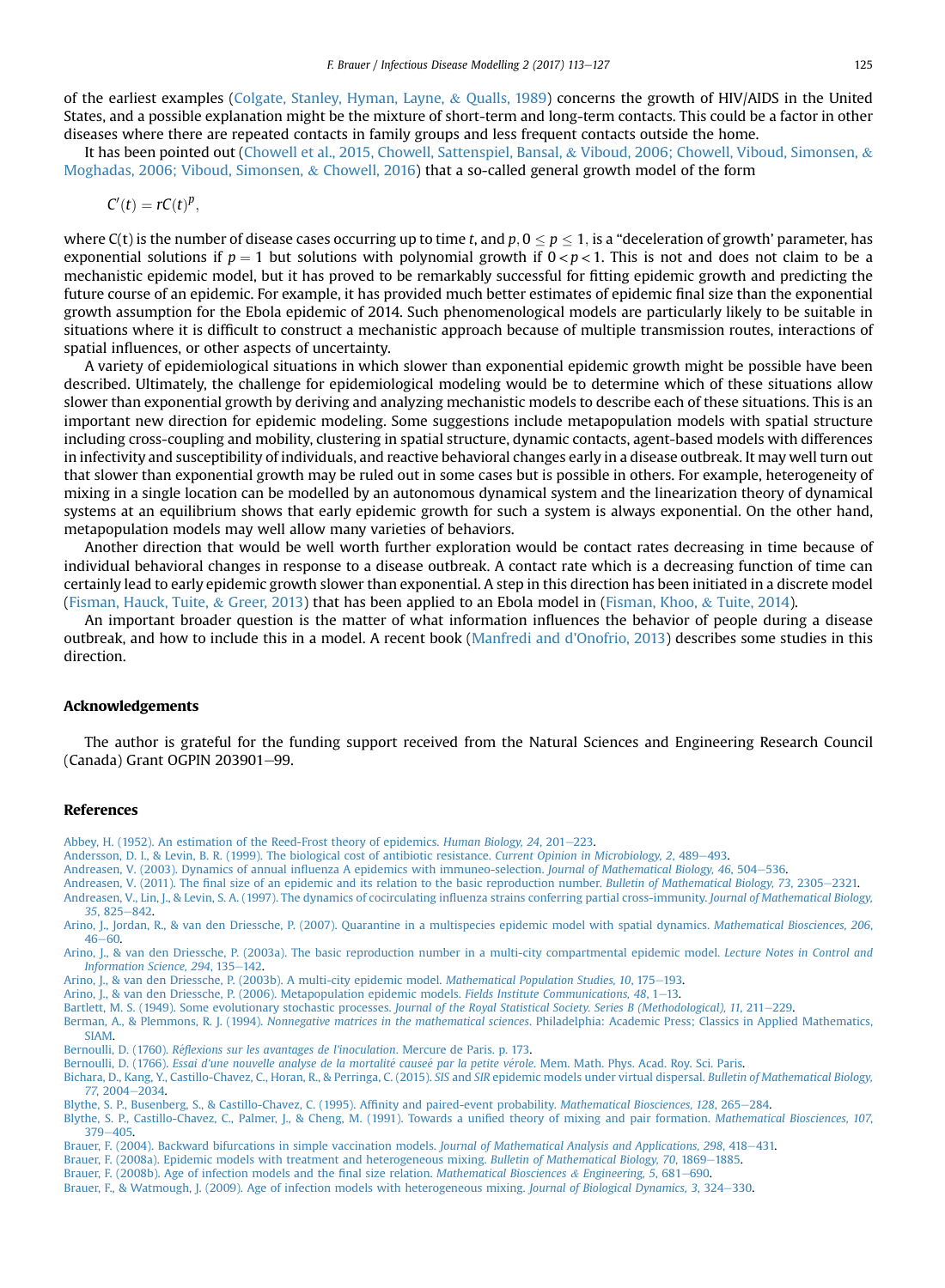Breda, D., Diekmann, O., deGraaf, W. F., Pugliese, A., & Vermiglio, R. (2012). On the formulation of epidemic models (an appraisal of Kermack and McKendrick. Journal of Biological Dynamics, 6, 103-117.

Budd, W. (1873). Typhoid fever; its nature, mode of spreading, and prevention. London: Longmans.

Busenberg, S., & Castillo-Chavez, C. (1989). Interaction, pair formation and force of infection terms in sexually transmitted diseases. In C. Castillo-Chavez (Ed. ), Lect. notes biomath: Vol. 83. Mathematical and statistical approaches to AIDS epidemiology (pp. 289-300). Berlin-Heidelberg-New York: Springer-Verlag.

Busenberg, S., & Cooke, K. L. (1993). Vertically transmitted diseases: Models and dynamics. In Biomathematics (Vol. 23). Berlin-Heidelberg-New York: Springer-Verlag.

Callaway, D. S., Newman, M. E. J., Strogatz, S. H., & Watts, D. J. (2000). Network robustness and fragility: Percolation on random graphs. Physical Review Letters, 85, 5468-5471.

Castillo-Chavez, C., Bichara, D., & Morin, B. (2016). Perspectives on the role of mobility, behavior, and time scales on the spread of diseases. Proceedings of the National Academy of Sciences, 113, 14582-14588.

Chowell, G., Sattenspiel, L., Bansal, S., & Viboud, C. (2016). Mathematical models to characterize early epidemic growth: A review (in this issue).

Chowell, G., Viboud, C., Hyman, J. M., & Simonsen, L. (2015). The western Africa Ebola virus disease epidemic exhibits both global exponential and local polynomialgrowth rates. PLoS Currents, 7. Jan. 21 Edition1 doi.

Chowell, G., Viboud, C., Simonsen, L., & Moghadas, S. (2016). Characterizing the reproduction number of epidemics with early sub-exponential growth dynamics, to appear.

Colgate, S. A., Stanley, E. A., Hyman, J. M., Layne, S. P., & Qualls, C. (1989). Risk-behavior based model of the cubic growth of acquired immunodeficiency syndrome in the United States. Proceedings of the National Academy of Sciences, 86, 4793-4797.

Daley, D. J., & Gani, J. (1999). Epidemic models: An introduction. In Cambridge studies in mathematical biology (Vol. 15). Cambridge University Press.

Diekmann, O., Heesterbeek, J. A. P., & Metz, J. A. J. (1995). The legacy of Kermack and McKendrick. In D. Mollison (Ed.), Epidemic models: Their structure and relation to data (pp. 95-115). Cambridge: Cambridge University Press.

Diekmann, O., & Heesterbeek, J. A. P. (2000). Mathematical epidemiology of infectious diseases: Model building, analysis and interpretation. John Wiley and Sons, Ltd.

Diekmann, O., Heesterbeek, J. A. P., & Metz, J. A. J. (1990). On the definition and the computation of the basic reproductive ratio  $\mathcal{R}_0$  in models for infectious diseases in heterogeneous populations. Journal of Mathematical Biology, 28, 365-382.

Dietz, K. (1988). The first epidemic model: A historical note on P.D. En'ko. Australian Journal of Statistics, 30A, 56–65.

Dietz, K., & Heesterbeek, J. A. P. (2002). Daniel Bernoulli's epidemiological model revisited. Mathematical Biosciences, 180, 1-221.

Domingo, E., & Holland, J. J. (1997). Virus mutations and fitness for survival. Annual Reviews in Microbiology, 51, 151-178.

van den Driessche, P., & Watmough, J. (2002). Reproduction numbers and subthreshold endemic equilibria for compartmental models of disease transmission. Mathematical Biosciences, 180, 29-48.

Dushoff, J., Huang, W., & Castillo-Chavez, C. (1998). Backwards bifurcations and catastrophe in simple models of fatal diseases. Journal of Mathematical Biology, 36, 227-248.

En'ko, P. D. (1889). On the course of epidemics of some infectious diseases. St. Petersburg: Vrach, 1008-1010, 1039-1042, 1061-1063. [translated from Russian by K. Dietz, Int. J. Epidemiology (1989) 18: 749-755].

Erdös, P., & Rényi, A. (1959). On random graphs. Publicationes Mathematicae, 6, 290–297.

Erdös, P., & Rényi, A. (1960). On the evolution of random graphs. Pub. Math. Inst. Hung. Acad. Science, 5, 17–61.

Erdös, P., & Rényi, A. (1961). On the strengths of connectedness of a random graph. Acta Math. Scientiae Hung, 12, 261–267.

Farr, w (1840). Progress of epidemics. Second Report of the Registrar General of England and Wales.

Ferguson, N. M., Cummings, D. A. T., Cauchemez, S., Fraser, C., Riley, S., Meeyai, A., et al. (2005). Strategies for containing an emerging influenza pandemic in Southeast Asia. Nature, 437, 209-214.

Fisman, D. N., Hauck, T. S., Tuite, A. R., & Greer, A. L. (2013). An IDEA for short termout break projection: Near casting using the basic reproduction number. PLoS One, 8, 1-8.

Fisman, D. N., Khoo, E., & Tuite, A. R. (2014). Early epidemic dynamics of the west Africa 2014 Ebola outbreak: Estimates deried with a simple two-parameter model. PLOS Currents, 6. September 8.

Galton, F. (1889). Natural inheritance (2nd ed.) App. F.

Gani, R., Hughes, H., Griffin, T., Medlock, J., & Leach, S. (2005). Potential impact of antiviral use on hospitalizations during influenza pandemic. Emerging Infectious Diseases, 11, 1355-1362.

Greenwood, M. (1931). On the statistical measure of infectiousness. Journal of Hygiene, 31, 336-351.

Hadeler, K. P., & Castillo-Chavez, C. (1995). A core group model for disease transmission. Mathematical Biosciences, 128, 41-55.

Hadeler, K. P., & van den Driessche, P. (1997). Backward bifurcation in epidemic control. Mathematical Biosciences, 146, 15-35.

Hamer, W. H. (1906). Epidemic disease in England - the evidence of variability and of persistence. The Lancet, 167, 733–738.

Hansen, E., & Day, T. (2011). Optimal antiviral treatment strategies and the effects of resistance. Proceedings of the Royal Society of London B: Biological Sciences, 278, 1082-1089.

Harris, T. E. (1963). The theory of branching processes. Springer.

Hethcote, H. W. (1976). Qualitative analysis for communicable disease models. Mathematical Biosciences, 28, 335-356.

Hethcote, H. W. (1978). An immunization model for a heterogeneous population. Theoretical Population Biology, 14, 338-349.

Hethcote, H. W. (1989). Three basic epidemiological models. In S. A. Levin, T. G. Hallam, & L. J. Gross (Eds.), Biomathematics: Vol. 18. Applied mathematical ecology (pp. 119–144). Berlin-Heidelberg-New York: Springer-Verlag.

Hethcote, H. W. (1997). An age-structured model for pertussis transmission. Mathematical Biosciences, 145, 89–136.

Hethcote, H. W. (2000a). The mathematics of infectious diseases. SIAM Review, 41, 599-653.

Hethcote, H. W. (2000b). The mathematics of infectious diseases. SIAM Review, 42, 599-653.

Hethcote, H. W., Stech, H. W., & van den Driessche, P. (1981). Periodicity and stability in epidemic models: A survey. In S. Busenberg, & K. L. Cooke (Eds.), Differential equations and applications in ecology, epidemics and population problems (pp. 65-82). New York: Academic Press.

Hethcote, H. W., & Yorke, J. A. (1984). Gonorrhea transmission dynamics and control. In Lect. notes in biomath (Vol. 56). Springer-Verlag.

Hsieh, Y.-H., Liu, J., Tzeng, Y.-H., & Wu, J. (2014). Impact of visitors and hospital staff on nosocomial transmission and spread to community. Journal of Theoretical Biology, 356, 20-29.

Johnson, S. (2006). The ghost map. New York,: Riverhead Books.

Kermack, W. O., & McKendrick, A. G. (1927). A contribution to the mathematical theory of epidemics. Proceedings of the Royal Society of London A: Mathematical, Physical and Engineering Sciences, 115, 700-721.

Kermack, W. O., & McKendrick, A. G. (1932). Contributions to the mathematical theory of epidemics, part. II. Proceedings of the Royal Society of London, 138, 55e83.

Kermack, W. O., & McKendrick, A. G. (1933). Contributions to the mathematical theory of epidemics, part. III. Proceedings of the Royal Society of London, 141,  $94 - 112.$ 

Kirschner, D. (1999). Dynamics of co-infection with M. tuberculosis and HIV-1. Theoretical Population Biology, 55, 94-109.

Kiss, I. Z., Miller, J. C., & Simon, P. L. (2017). Mathematics of epidemics on networks. New York-Heidelberg-Dordrecht-London: Springer - Verlag.

Kribs-Zaleta, C. M., & Velasco-Hernandez, J. X. (2000). A simple vaccination model with multiple endemic states. Mathematical Biosciences, 164, 183-201. Lipsitch, M., Cohen, T., Murray, M., & Levin, B. R. (2007). Antiviral resistance and the control of pandemic influenza. PLoS Medicine, 4, 111-121.

Longini, I. M., & Halloran, M. E. (2005). Strategy for distribution of influenza vaccine to high - risk groups and children. American Journal of Epidemiology, 161, 303-306.